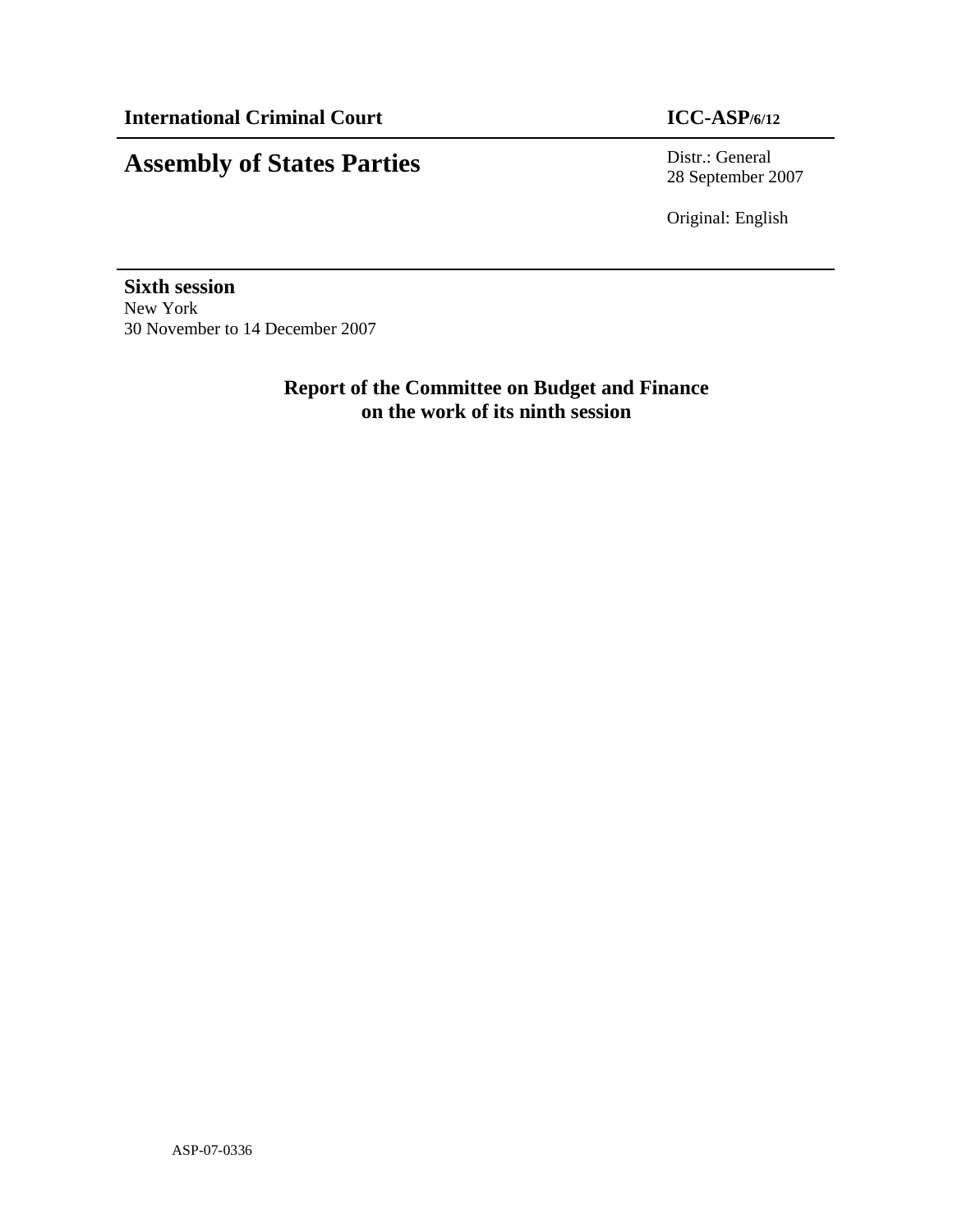# **Contents**

|    |                                                                     |       |                                                                     | Paragraphs | Page |
|----|---------------------------------------------------------------------|-------|---------------------------------------------------------------------|------------|------|
| I. |                                                                     | $1-8$ | 4                                                                   |            |      |
|    | A. Opening of the session, election of officers and adoption of the | $1-6$ | 4                                                                   |            |      |
|    |                                                                     |       |                                                                     | 7          | 5    |
|    |                                                                     |       | 8                                                                   | 5          |      |
| П. |                                                                     |       | Consideration of issues on the agenda of the Committee at its ninth | $9-106$    | 5    |
|    |                                                                     |       | $9 - 15$                                                            | 5          |      |
|    | $1_{-}$                                                             |       | 9                                                                   | 5          |      |
|    | 2.                                                                  |       |                                                                     | 10-14      | 5    |
|    | 3.                                                                  |       |                                                                     | 15         | 6    |
|    |                                                                     |       |                                                                     | $16-24$    | 6    |
|    | 1.                                                                  |       | Financial statements of the Court for the period 1 January to       |            | 6    |
|    | 2.                                                                  |       | Financial statements of the Trust Fund for Victims for the          | $16-18$    | 6    |
|    | 3.                                                                  |       |                                                                     | 19         | 7    |
|    | 4.                                                                  |       |                                                                     | $20 - 24$  | 7    |
|    |                                                                     |       |                                                                     | 25-84      | 8    |
|    | 1.                                                                  |       | Financial performance data of the 2007 budget as at 31 July         | $25 - 30$  | 8    |
|    | 2.                                                                  |       | Consideration of the proposed programme budget for 2008             | 31-84      | 9    |
|    |                                                                     | (a)   |                                                                     | 31-33      | 9    |
|    |                                                                     | (b)   |                                                                     | 34-36      | 10   |
|    |                                                                     | (c)   |                                                                     | 37-39      | 10   |
|    |                                                                     | (d)   |                                                                     | 40-45      | 11   |
|    |                                                                     | (e)   |                                                                     | $46 - 52$  | 12   |
|    |                                                                     | (f)   |                                                                     | 53         | 13   |
|    |                                                                     | (g)   |                                                                     | 54         | 13   |
|    |                                                                     | (h)   |                                                                     | 55-58      | 14   |
|    |                                                                     | (i)   | Major programme II: Office of the Prosecutor                        | 59-60      | 14   |
|    |                                                                     | (i)   |                                                                     | 61-74      | 14   |
|    |                                                                     | (k)   | Major programme IV: Secretariat of the Assembly of                  | 75-76      | 17   |
|    |                                                                     | (1)   | Major programme V: Investment in the Court's                        | 77-81      | 17   |
|    |                                                                     | (m)   | Major programme VI: Secretariat of the Trust Fund                   | 82-83      | 18   |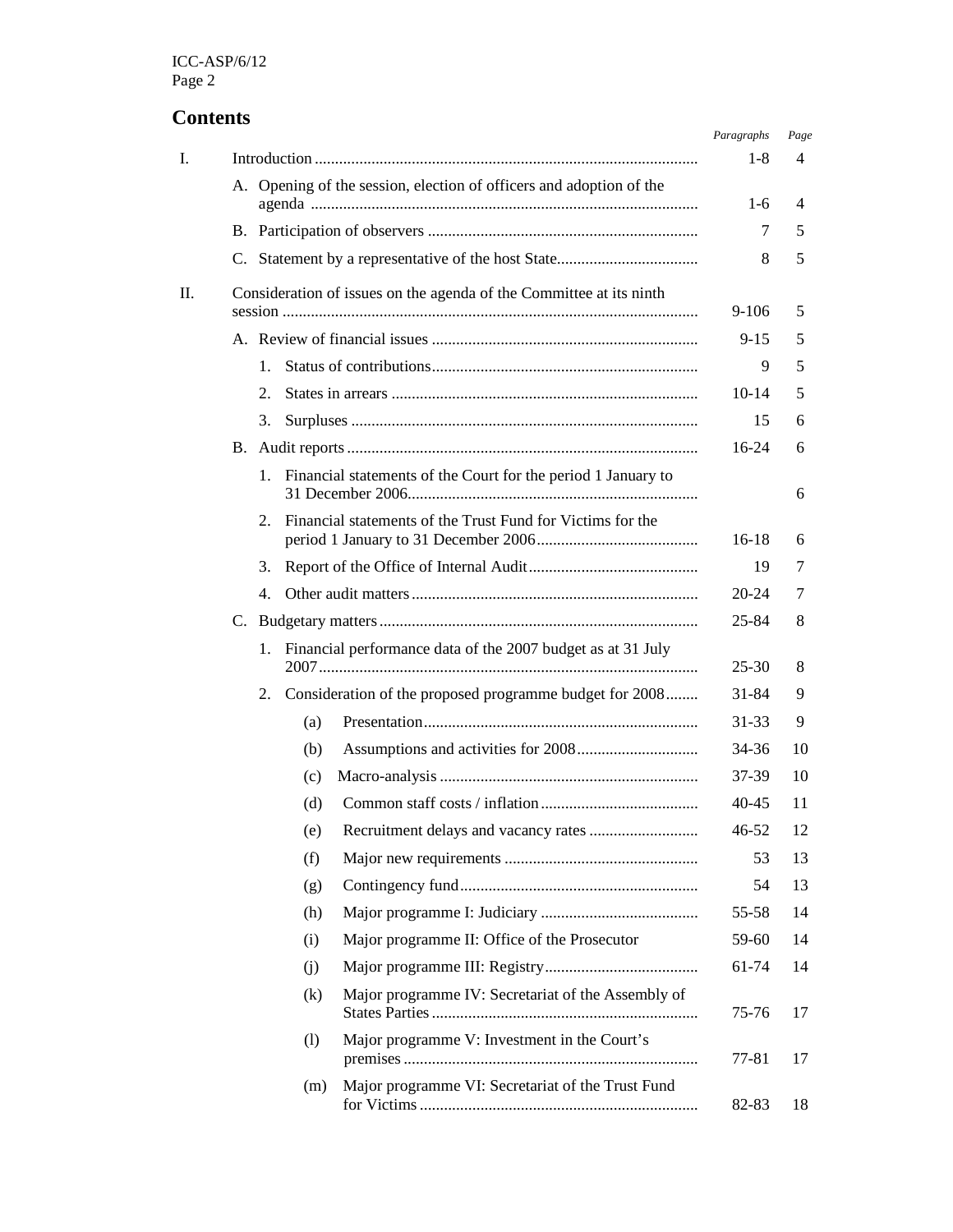#### ICC-ASP/6/12 Page 3

|              |                                                                                                              | Paragraphs | Page |
|--------------|--------------------------------------------------------------------------------------------------------------|------------|------|
|              | (n)                                                                                                          | 84         | 19   |
|              |                                                                                                              | 85-88      | 19   |
| E.           |                                                                                                              | 89-99      | 20   |
|              | $1_{\cdot}$                                                                                                  | 89-99      | 20   |
|              | (a) Area requirements and costs of the project                                                               | 90-92      | 20   |
|              |                                                                                                              | 93-96      | 20   |
|              |                                                                                                              | 97-99      | 21   |
| F.           |                                                                                                              | 100-101    | 22   |
| G.           |                                                                                                              | 102        | 22   |
| Н.           |                                                                                                              | 103-104    | 22   |
| L            |                                                                                                              | 105-106    | 23   |
|              | 1.                                                                                                           | 105        | 23   |
|              | 2.                                                                                                           | 106        | 23   |
|              |                                                                                                              |            | 24   |
| $\mathbf{I}$ |                                                                                                              |            | 24   |
|              |                                                                                                              |            | 26   |
|              | III. Draft amendments to the pension scheme regulations for judges of                                        |            | 29   |
|              |                                                                                                              |            | 33   |
|              | V. Budgetary implications of implementation of the<br>recommendations of the Committee on Budget and Finance |            |      |

<sup>\*</sup> Annex V is under preparation and will be issued as an addendum to this report.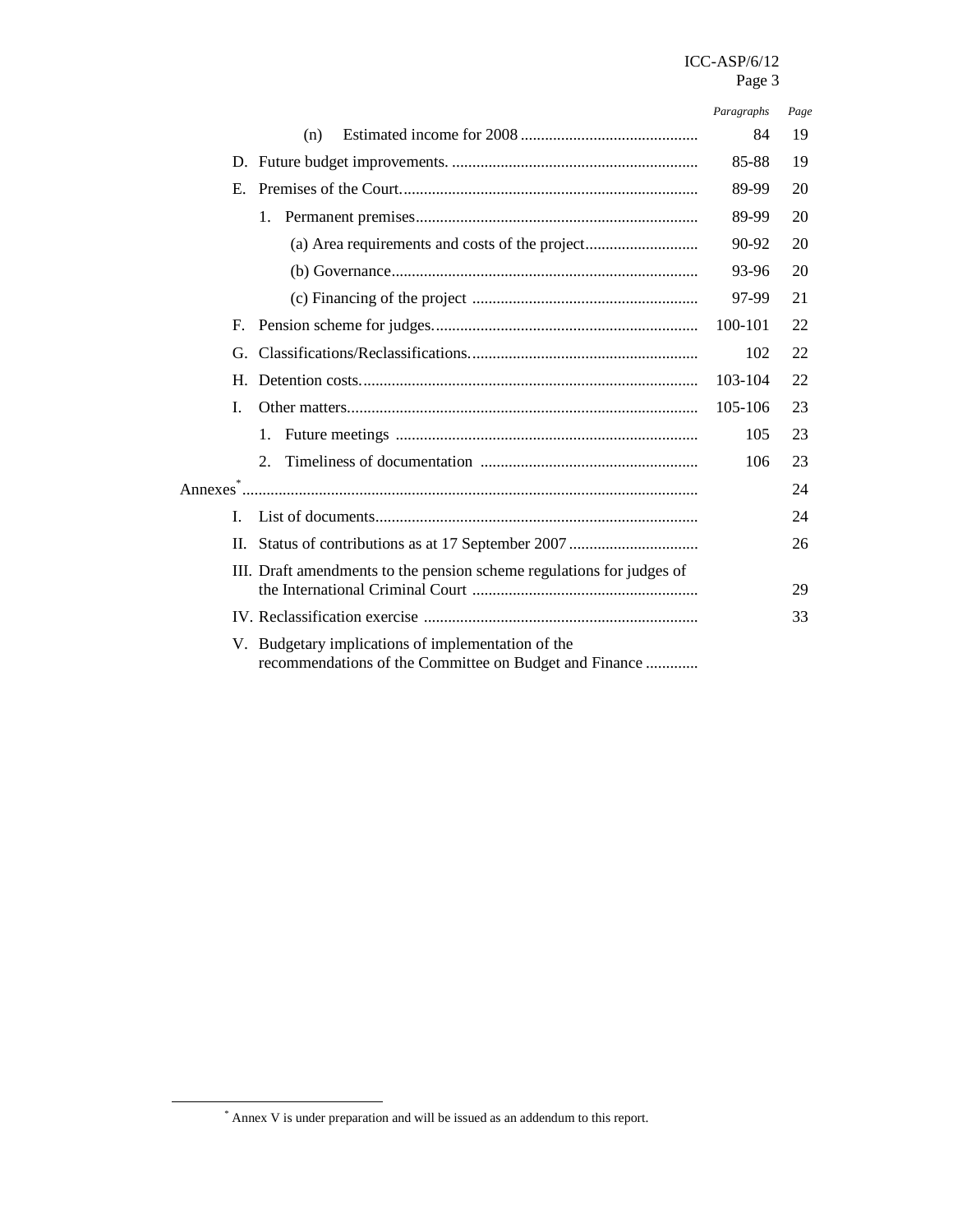# **Introduction**

### **A. Opening of the session, election of officers and adoption of the agenda**

1. The ninth session of the Committee on Budget and Finance (the "Committee") was convened in accordance with the decision of the Assembly of States Parties (the "Assembly") taken at the 7th plenary meeting of its fifth session, on 1 December 2006. The session, comprising 13 meetings, was held from 10 to 18 September 2007. The President of the International Criminal Court (the "Court"), Mr. Philippe Kirsch, delivered welcoming remarks at the opening of the session.

2. The Committee appointed Mr. Peter Lovell (United Kingdom of Great Britain and Northern Ireland) as Rapporteur for the session.

3. The Secretariat of the Assembly of States Parties (the "Secretariat") provided the substantive servicing for the Committee, and its Director, Mr. Renan Villacis, acted as Secretary of the Committee.

4. At its 1st meeting, the Committee adopted the following agenda (ICC-ASP/6/CBF.2/L.1):

- 1. Opening of the session.
- 2. Adoption of the agenda.
- 3. Participation of observers.
- 4. Organization of work.
- 5. States in arrears.
- 6. Financial performance data of the 2007 budget.
- 7. Consideration of the proposed programme budget for 2008.
- 8. Audit reports:
	- (a) Financial statements of the International Criminal Court for the period 1 January to 31 December 2006;
	- (b) Financial statements of the Trust Fund for Victims for the period 1 January to 31 December 2006;
	- (c) Report of the Office of Internal Audit.
- 9. Future budget improvements.
- 10. Pension scheme for judges.
- 11. Classifications/Reclassifications.
- 12. Premises of the Court.
- 13. Detention costs.
- 14. Review of the 2008 budget format.
- 15. Other matters.
- 5. The following members attended the ninth session of the Committee:
	- 1. David Dutton (Australia)
	- 2. Eduardo Gallardo Aparicio (Bolivia)
	- 3. Fawzi A. Gharaibeh (Jordan)
	- 4. Myung-jae Hahn (Republic of Korea)
	- 5. Rossette Nyirinkindi Katungye (Uganda)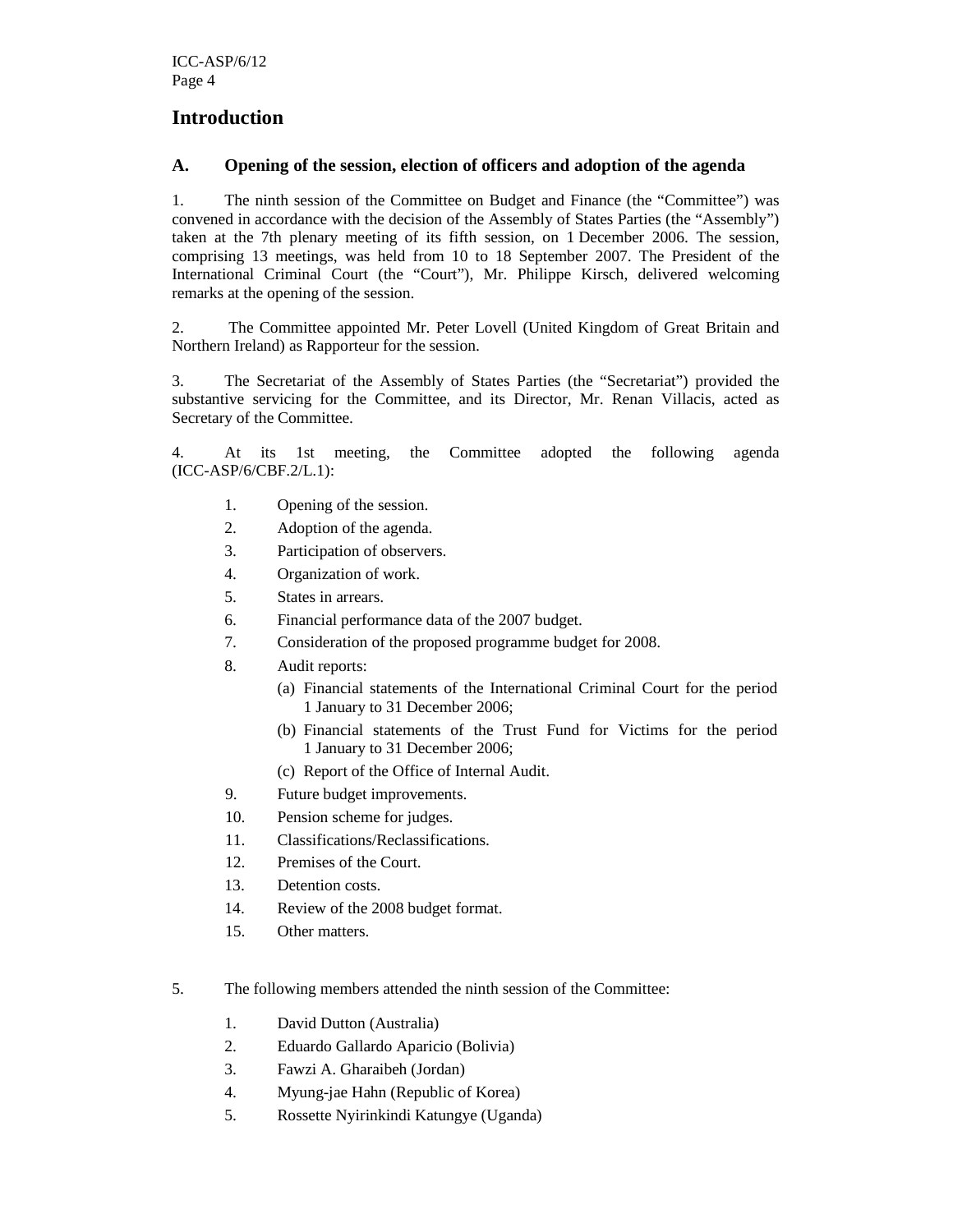- 6. Juhani Lemmik (Estonia)
- 7. Peter Lovell (United Kingdom of Great Britain and Northern Ireland)
- 8. Karl Paschke (Germany)
- 9. Elena Sopková (Slovakia)
- 10. Michel-Etienne Tilemans (Belgium)
- 11. Santiago Wins (Uruguay)

6. The following organs of the Court were invited to participate in the meetings of the Committee to introduce the reports: the Presidency, the Office of the Prosecutor and the Registry.

#### **B. Participation of observers**

7. The Committee decided to accept the request of the Coalition for the International Criminal Court to make a presentation to the Committee. The Committee expressed its appreciation for the presentation.

#### **C. Statement by a representative of the host State**

8. At the  $7<sup>th</sup>$  meeting on 13 September, Ambassador Paul Wilke, Permanent Representative to the International Criminal Court, Ministry of Foreign Affairs of the Netherlands, made a statement on behalf of the host State addressing the issues of permanent premises, interim premises and detention costs.

# **II. Consideration of issues on the agenda of the Committee at its ninth session**

#### **A. Review of financial issues**

#### **1. Status of contributions**

9. The Committee reviewed the status of contributions as at 17 September 2007 (annex II). It noted that a total of  $\epsilon$ 73.7 million had been received for the 2007 financial period while €4.9 million was outstanding from previous financial periods, with €15.2 million outstanding for the 2007 financial period. The Committee noted that this represented 82.9 per cent of contributions due. This was an improvement over the same period for 2006, when 77.2 per cent of contributions had been received. Nevertheless the Committee remained concerned that, should the Court's expenditure rate move closer to the appropriation level, the Court could experience a cash shortage that would seriously impact on its operations.

#### **2. States in arrears**

#### Applications for exemption at the sixth session of the Assembly

10. The Committee noted that paragraph 44 of resolution ICC-ASP/4/Res.4 stipulated that the Committee should advise the Assembly before the Assembly decided on any requests for exemption under article 112, paragraph 8, of the Rome Statute.

11. The Committee noted that on 23 July 2007 the Secretariat had communicated with States in arrears, informing them of their outstanding contributions and advising them of the minimum payment required to avoid the application of article 112, paragraph 8, of the Rome Statute. The Secretariat advised the Committee that seven States were ineligible to vote as at 18 September 2007: Bolivia, Congo, the Democratic Republic of the Congo, Guinea, Liberia,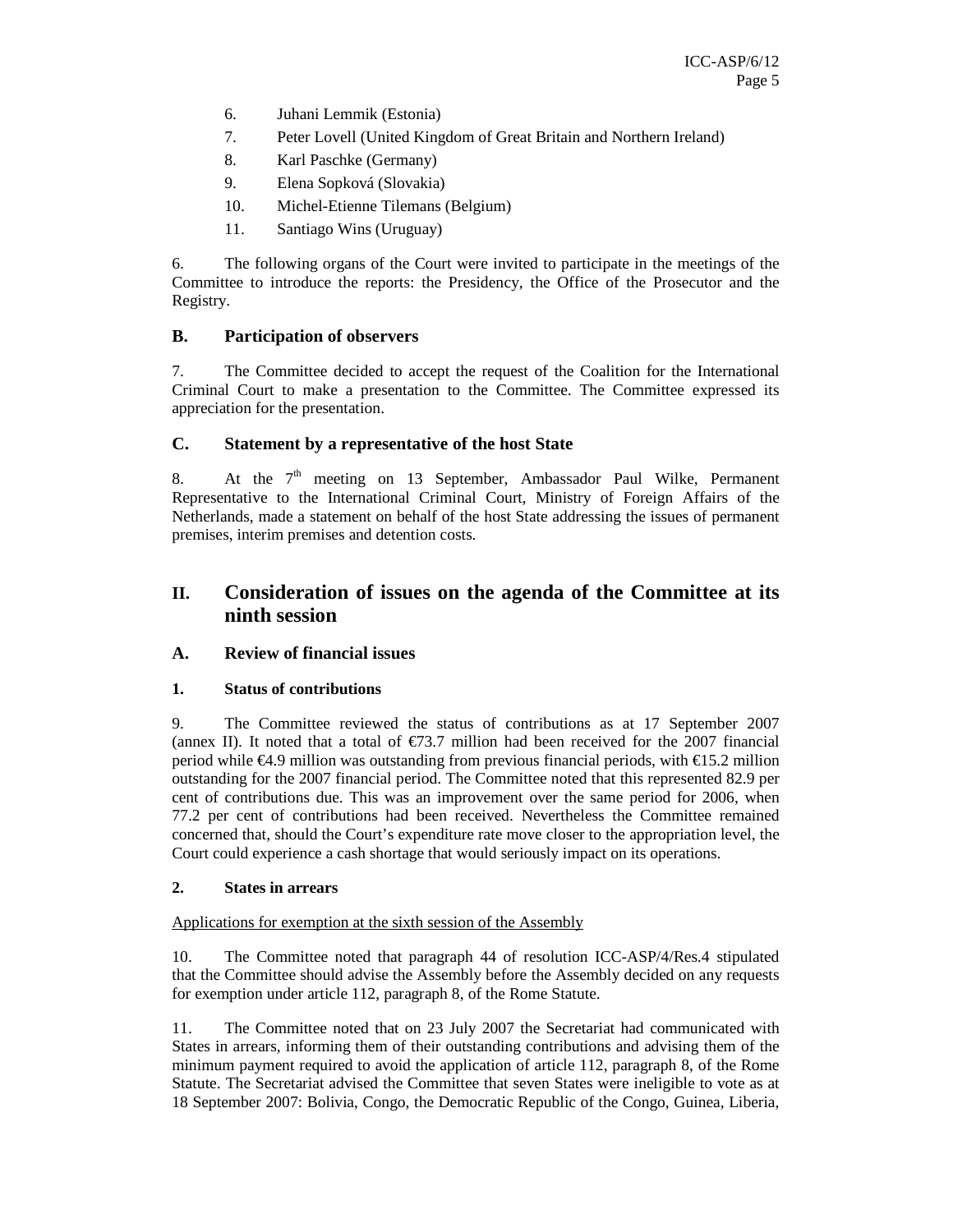Malawi and Niger. A diplomatic note requesting an exemption had been received from the Democratic Republic of the Congo but without additional supporting documentation.

12. The Committee recalled that at its last session the Assembly had adopted recommendations setting out a specific procedure for requesting exemptions from the loss of voting rights.<sup>1</sup> Bearing in mind that the Committee was thus commencing its application of the novel procedure, it **recommended that the request of the Democratic Republic of the Congo should be approved on an exceptional basis which should not constitute a precedent for future requests not accompanied by adequate supporting documentation**. **The Committee also urged the other States with outstanding contributions to take the necessary steps to pay their contributions prior to the sixth session of the Assembly.** 

13. **The Committee requested the Secretariat to again advise States in arrears of the minimum payment required before the sixth session of the Assembly**. 2 **It recommended that countries which request exemptions should also indicate the likely timeline for payment and submit multi-year payment plans for the full amount of arrears where appropriate.**

14. A further 11 States would become ineligible to vote on 1 January 2008 should they not make additional payments to avoid the application of article 112, paragraph 8, of the Statute.<sup>3</sup>

#### **3. Surpluses**

15. In accordance with regulation 4.6 of the Financial Regulations and Rules of the Court, the estimated cash surplus that is to be returned to States Parties on 1 January 2008 amounts to  $E18,158,199$ , and comprises the provisional cash surplus for 2006 and assessed contributions in respect of prior periods that were received from States Parties in 2007.

#### **B. Audit reports**

-

**1. Financial statements of the Court for the period 1 January to 31 December 2006** 

#### **2. Financial statements of the Trust Fund for Victims for the period 1 January to 31 December 2006**

16. Introducing his reports on the financial statements of the Court (ICC-ASP/6/5) and of the Trust Fund for Victims (ICC-ASP/6/6), the External Auditor informed the Committee that the statements were free of material misstatement and presented fairly the financial position of the Court and of the Trust Fund and that he was able to offer an unqualified audit opinion. The Committee noted that total expenditure in 2006 amounted to  $\epsilon$ 64,678,810 compared to the approved budget of  $\text{\textsterling}80,417,200$  - representing a budget implementation rate of 80.4 per cent.

<sup>1</sup> *Official Records of the Assembly of States Parties to the Rome Statute of the International Criminal Court, Fifth session, The Hague, 23 November – 1 December 2006 (*International Criminal Court publication, ICC-ASP/5/32) part III, resolution ICC-ASP/5/Res.3, annex III, recommendations 5 to 7.

See also *Official Records of the Assembly of States Parties to the Rome Statute of the International Criminal Court, Fourth session, The Hague, 28 November – 3 December 2005 (*International Criminal Court publication, ICC-ASP/4/32) part III, resolution ICC-ASP/4/Res.4, para. 42.<br>
<sup>2</sup> In accordance with recommendation 8 of resolution ICC ASP/5/Res.<sup>3</sup>, ann

In accordance with recommendation 8 of resolution ICC-ASP/5/Res.3, annex III, the Secretariat notifies twice a year (in mid-January and mid-June) States Parties which may face losing their voting rights so that they are able to take timely action to pay their arrears.

<sup>&</sup>lt;sup>3</sup> In addition to the two notes verbales sent by the Secretariat to States in arrears and the note verbale sent to those States which may become ineligible to vote on 1 January of the following year, the Registry provides States Parties, on a quarterly basis, with an updated information note on the contributions received from States Parties.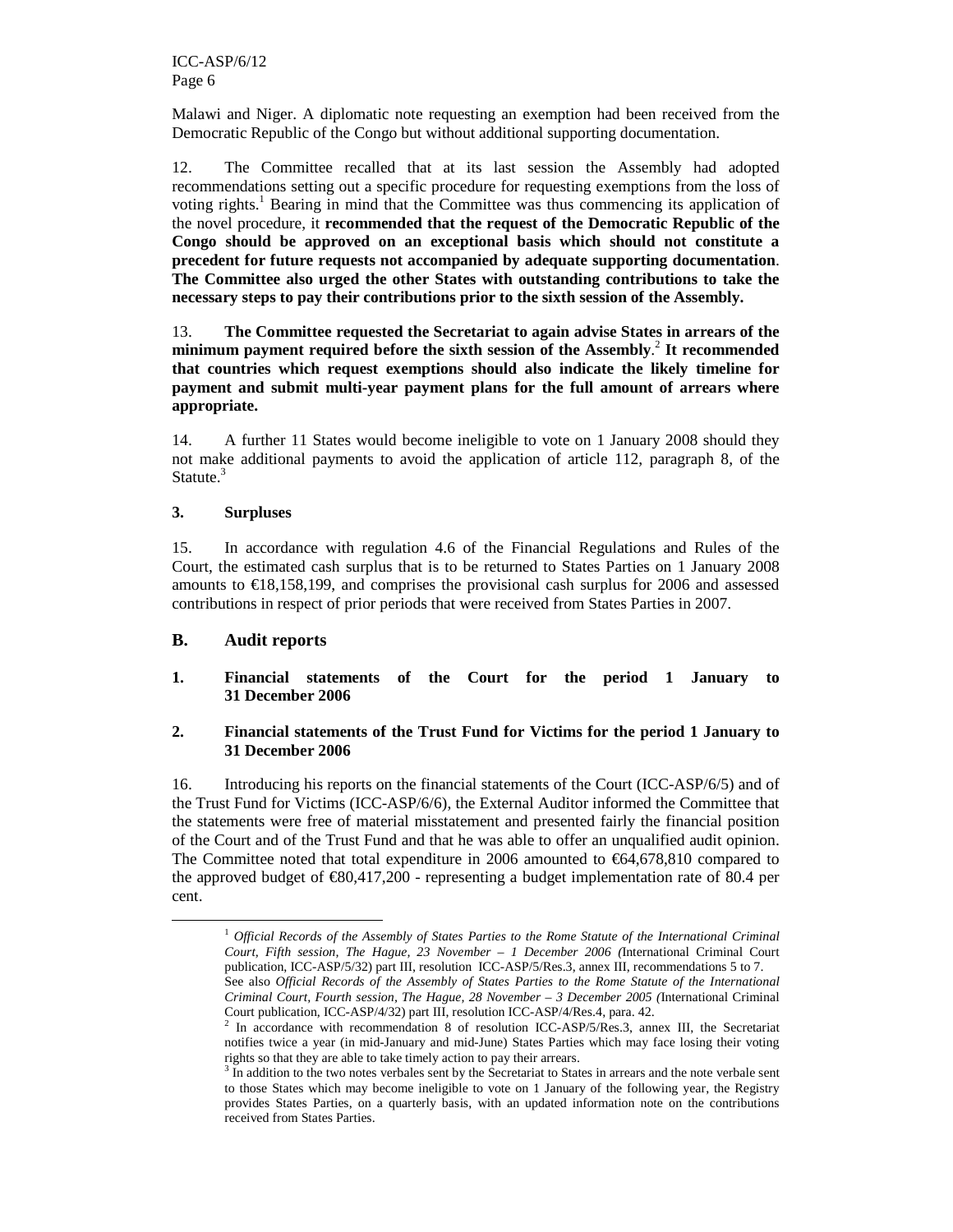17. The Committee also welcomed the comments and recommendations made by the external auditor on the accounting modules of the new Systems, Applications and Products (SAP) system, implementation of the pension scheme for judges and procurement in field offices. The Committee appreciated the opportunity to discuss these recommendations with the External Auditor and senior Court officials. **In response to the External Auditor's comments on low-level purchases in the field, the Committee recommended that field offices should be provided with an increase in their delegated procurement authority**  and petty cash threshold. The Committee noted the Auditor's opinion that, in respect of procurement activity at headquarters, the system of delegated financial authority and separation of functions was operating effectively.

18. The Committee expressed appreciation for the quality of the reports and welcomed a further unqualified audit opinion. This had been achieved during the migration of the Court's accounts to the new SAP system and reflected well on the staff involved. **The Committee recommended that the Assembly should approve the recommendations contained in the external audit reports and that the Court should ensure their full implementation.**

#### **3. Report of the Office of Internal Audit**

19. The Committee considered the report on the activities of the Office of Internal Audit.<sup>4</sup> It discussed the specific findings and recommendations with the Acting Head of Audit and the Court officials.

#### **4. Other audit matters**

20. The Committee considered the Court's report setting out the progress it had made in implementing the recommendations contained in the External Auditor's reports for the first three financial periods of the Court.<sup>5</sup> While welcoming the information provided, the Committee felt that in many areas the report lacked detail and did not sufficiently specify the actions undertaken to give effect to the recommendations. It was not clear what action the Court intended to take in some instances.

21. The Committee expressed concern that the Court had not taken enough action to advance some audit recommendations and improve internal governance arrangements. In particular, the Committee was concerned at the pace of progress in appointing non-executive members to the Audit Committee, developing a risk management framework, and implementing a statement of internal control. The Committee was also concerned that, although the Director of Internal Audit had advised that he would not renew his contract in February 2007, no steps had been taken to recruit his replacement. Given the likely recruitment period this would result in the post being vacant for a minimum of six months and the office being staffed by only one person (because two other posts were also vacant).

22. The Committee considered the report on internal audit monitoring<sup>6</sup> and concluded that the existing arrangements whereby the Internal Auditor undertook a hybrid of internal and external audit roles had diminished the effectiveness of the internal audit function. It therefore agreed that the internal audit function should be adjusted in the light of experience to strengthen the contribution that the Internal Auditor could make to the efficient running of the Court. **The Committee recommended that the role of the Internal Auditor should be focused on providing independent assurance and advice to the Registrar, as accounting officer, on the effectiveness of the Court's control and management systems. The External Auditor should provide assurance to the Assembly regarding the financial management of the Court overall. The Committee further recommended that the annual** 

<sup>4</sup> ICC-ASP/6/7.

<sup>5</sup> ICC-ASP/6/14.

<sup>6</sup> ICC-ASP/6/CBF.2/2.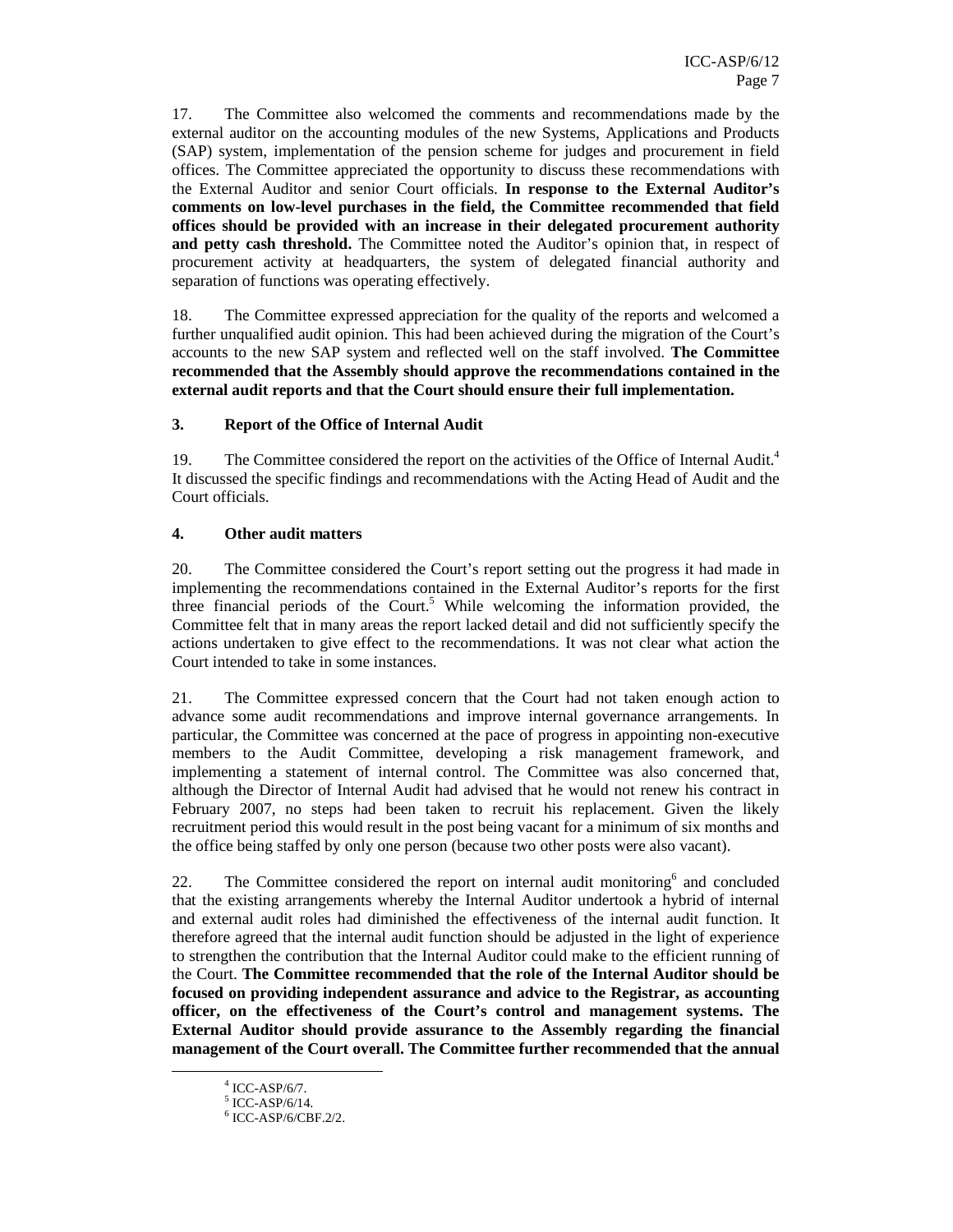**programme of work for the Office of Internal Audit should be approved by the Audit Committee, retaining some capacity for urgent ad hoc reviews and investigations. Finally, the Committee recommended that the Internal Auditor should report annually, and on an ad hoc basis where appropriate, to the Committee on Budget and Finance, through the Chair of the Audit Committee. The Committee on Budget and Finance will refer any matters to the Assembly that require its attention.** 

23. To ensure that the role of Internal Audit maintains an appropriate level of independence, the Committee emphasizes the need to ensure that the Audit Committee includes non-executives at the earliest opportunity, and that it meets regularly. The Committee **recommended that the Audit Committee should report annually to the Committee on Budget and Finance in order to strengthen the connection between the two bodies.**

24. **The Committee decided to revert to this issue at its next session and requested the Court to prepare a report looking holistically at the progress in developing audit and governance arrangements across the Court**. **This should include specific plans relating to:** 

- **(a) The introduction of risk management linked to supporting the successful implementation of the strategic plan, objectives and performance indicators;**
- **(b) The scope of internal and external audit;**
- **(c) The status of the Audit Committee, including progress in appointing non-executives; and**
- **(d) Introduction of a statement of internal control, and other financial system controls identified by the External Auditor.**

## **C. Budgetary matters**

#### **1. Financial performance data of the 2007 budget as at 31 July 2007**

25. The Committee considered the report on the budget performance of the Court as at 31 July 2007.<sup>7</sup> It noted that the implementation rate for 2007 to 31 July was only 42.3 per cent (45.2 per cent for basic resources and 38.7 per cent for situation-related resources). This was a comparable implementation rate to the situation in 2006. This pattern of monthly spending would result in an implementation rate for the full year of approximately 72 per cent, although the Court projected a rate of 85.9 per cent after factoring in an increase in expenses over the remainder of the year. The Court forecast an underspend for the year of approximately  $\text{\textsterling}12.5$  million (based on expenditure of  $\text{\textsterling}76.3$  million against a budget of  $\text{\textsterling}88.8$ million).

26. With regard to staffing, 472 of the 647 approved posts were occupied as at 31 July, a difference of 175 posts, representing a vacancy rate of 27 per cent. Of the vacant posts, 75 were under recruitment as at 31 July (meaning that the deadline for applications had passed), while a further 58 had been advertised, and 42 posts had not been advertised. The Court forecast that a total of 555 posts would be filled as at 31 December.

27. The Committee observed that the Court had increased the total number of staff occupying approved posts by about 30 over the past year (there were 441 staff appointed to

<sup>7</sup> ICC-ASP/6/10.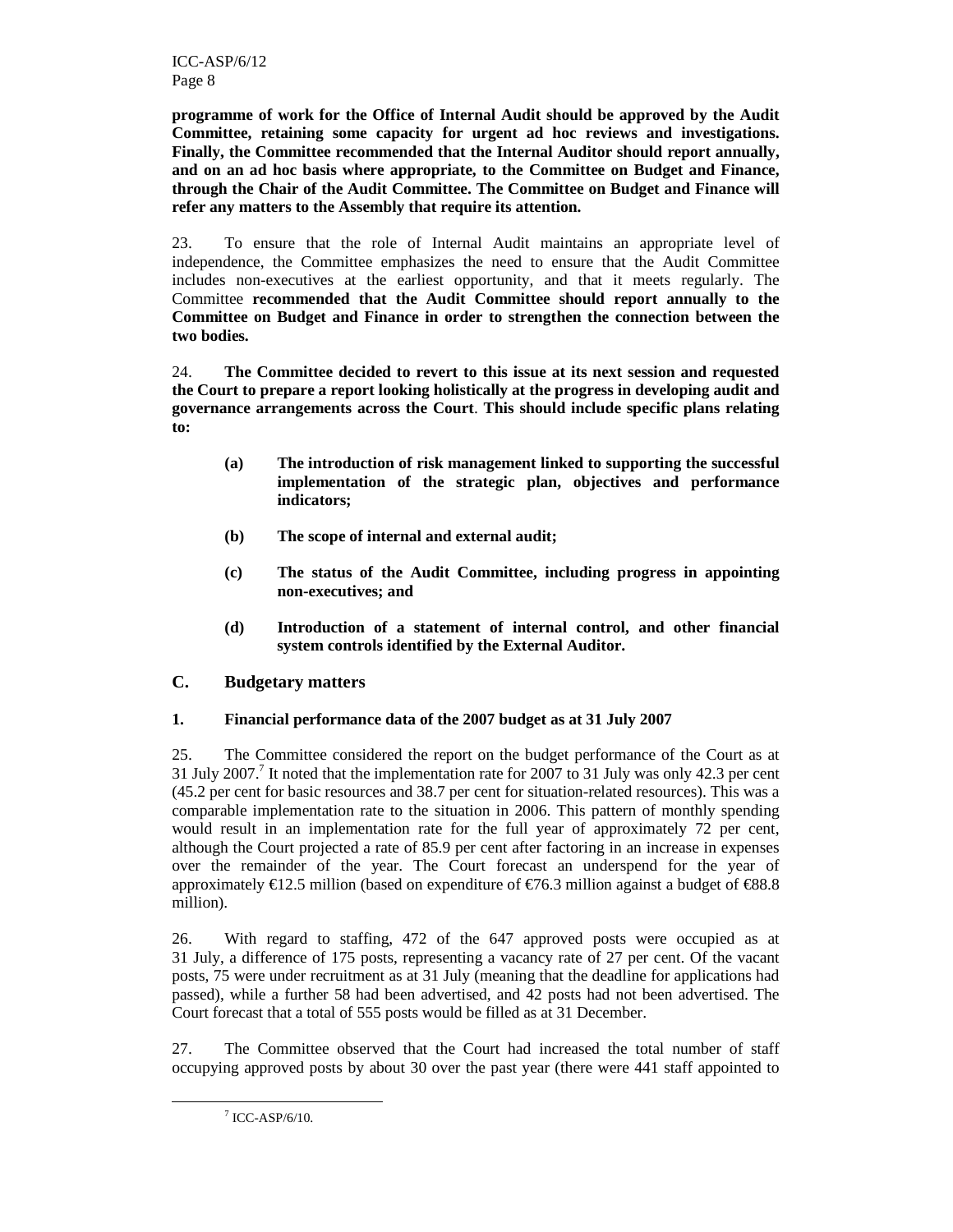approved posts as at 31 August 2006). According to information supplied by the Court, the number of staff as at 1 January 2007 was 448 and this had increased to 473 by 1 September. A total of 105 staff had been recruited during this period, offset by 46 departures and 34 appointments of internal candidates (which therefore opened up new vacancies), representing an overall net increase of 25 additional staff over eight months.

28. The Committee noted that the continuing high level of vacancies for approved posts was a major cause of underspending in the budget: the Court forecast spending only 77 per cent of staff costs in 2007 (and this was based on a substantial increase in the number of approved posts filled). The Court continued to use additional general temporary service (GTA) staff and consultants to offset the lack of staff on approved posts. The Court advised the Committee that, as at 1 September, there were also 72 individuals on GTA contracts temporarily occupying approved posts.

29. The Committee was surprised that this increased reliance on GTA to cover approved posts had not led to an even greater anticipated overspending of GTA. Although the forecast underspend on approved posts was  $\epsilon$ 10.8 million, the forecast increase in GTA was only  $€1.1$  million (€9.9 million instead of €8.8 million) and for consultants €49,000 (€288,000 instead of  $\epsilon$ 239,000). This raised the possibility hat the salary budgets for GTA posts had been overestimated or that approved GTA resources were also being underutilized.

30. The Committee expressed its concern that the implementation rate in 2007 again appeared to be comparable with the rates of 80.4 per cent in 2006, 83.4 per cent in 2005 and 82 per cent in 2004. While underspending in each year had been partly the result of not realizing the stated assumptions, this did not appear to be the primary cause in 2007, since the delay in commencement of the first trial had led to savings on the costs of nine posts and approximately €1.5 million in non-staff costs (all in the Registry). **The Committee concluded that the budget continued to contain a substantial level of capacity that had not been utilized. This could undermine budget discipline within the Court and diminished the ability of the Committee and the Assembly to assess budgetary needs**.

#### **2. Consideration of the proposed programme budget for 2008**

#### **(a) Presentation**

-

31. The Committee congratulated the Court on its efforts to improve the presentation of the budget consistent with the agreements contained in paragraph 26 of the Committee's last report.<sup>8</sup> The Committee agreed that the budget document had improved significantly from previous years, especially through the inclusion of a more substantial overview and analysis of the budget, the consolidation of many small subprogrammes, and better justification for new resources. **The Committee recommended to the Assembly that the format of the proposed 2008 budget should be used again in 2009 with adjustments reflecting the comments below. The Committee also noted that the budget format would continue to evolve over time to reflect developments within the Court.**

32. Nonetheless, the Committee concluded that continuing work to improve the quality of the budget document should be undertaken. In particular, the Committee observed that the link between the Strategic Plan and the budget should be better developed, and noted that the oral presentation made to the Committee was stronger in this regard than the budget document itself. The Committee also encouraged the Court to continue to improve the justification of non-recurrent resources and to ensure a clear delineation between proposed new resources and current resources.

<sup>&</sup>lt;sup>8</sup> Report of the Committee on Budget and Finance on the work of its eighth session (ICC-ASP/6/2).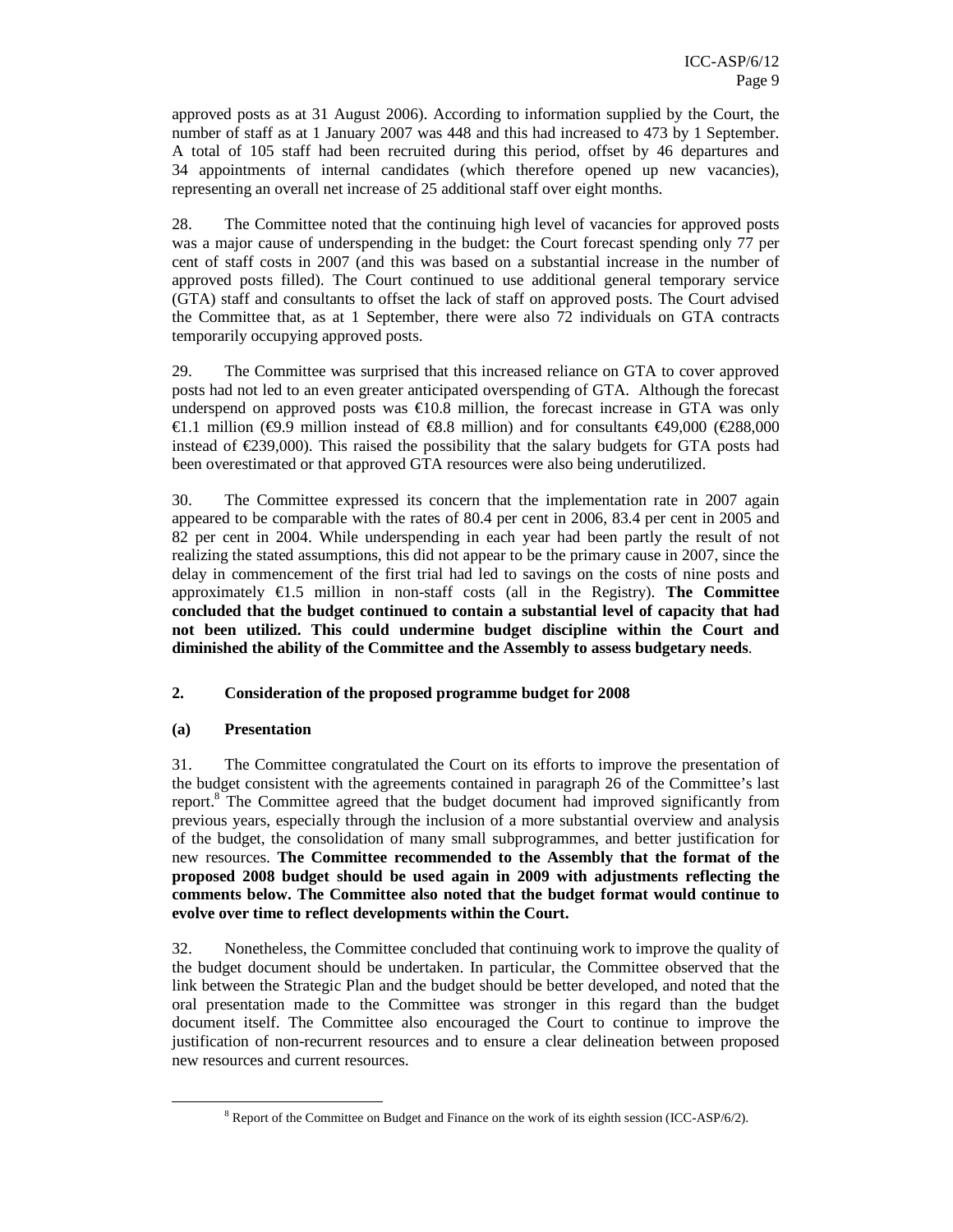33. The Committee was again concerned at the quality of the performance indicators in the budget and the lack of high-level indicators. **Given continuing difficulties in implementing results-based budgeting in the Court, the Committee strongly recommended that the Court should develop an implementation plan to address these issues, and inculcate them in the culture of the Court. This should include the provision of training for all relevant managers and officers of the Court. The Committee agreed to return to this issue at its next session to review progress in respect of the 2009 budget and requested the Court to provide a report on its progress.**

#### **(b) Assumptions and activities for 2008**

34. The Committee noted that the stated assumptions for the 2008 budget were comparable to those for 2007, with the expectation of a single trial taking place throughout the year. The Committee recognized that the possibility of additional trials was dependent on the arrest and surrender of individuals subject to arrest warrants, and that these arrests required the effective cooperation of States. The Committee was informed that the Court had sufficient resources to advance its cooperation with States and that some relevant posts were in the process of being filled.

35. The Committee recognized that it was not possible to predict the length of the trial of the current detainee, especially in light of the many complexities and uncertainties entailed in the conduct of the Court's first trial. Nonetheless, **the Committee urged the Court to maximize the efficiency of proceedings, consistent with the Statute and the interests of justice, since the precedents created during the first trial would have enduring effects on the reputation and costs of the Court**. While the Committee did not object to the assumption contained in the budget that the first trial would run throughout 2008, it hoped that proceedings would be concluded more rapidly. **It also urged the Court to schedule any second trial to avoid additional costs wherever possible and to ensure maximum use of existing resources, especially in the Division of Court Services.** 

36. The Committee welcomed the Court's intention to make human resources a priority for 2008. The Committee agreed that the human resources policies of the Court should be accorded high priority and attention, especially with a view to developing policies that would help attract and retain high-performing staff.

#### **(c) Macro-analysis**

37. The Court informed the Committee that it proposed a budget of  $\epsilon$ 97.57 million for 2008, representing an increase of  $\epsilon$ 8.7 million or 9.8 per cent over the approved budget level for 2007. The Court identified some  $\epsilon$ 5.26 million or 5.9 per cent of additional costs as arising from inbuilt factors, including increased staff costs, changes in the vacancy rate, the reclassification of posts during 2007, higher costs for interim premises, and the pension scheme for judges. New requirements totalling  $\epsilon$ 3.43 million or 3.9 per cent were also proposed, including  $\epsilon$ 2.09 million for victims and witnesses, infrastructure in the field, security and legal aid.

38. The Committee noted that the proposed level of the budget for 2008 was 51 per cent higher than actual expenditure in 2006 and 28 per cent higher than projected expenditure in 2007. As it had last year, the Committee agreed that a more appropriate baseline for considering additional resource needs in the coming year would be the actual implementation rate rather than the approved budget. The continuing high level of underspending undermined the ability of the Committee and the Assembly to assess adequately the budget as a whole. While most proposed new resources related to clearly identified new needs and priorities, the quantum of unutilized capacity in the budget was of concern.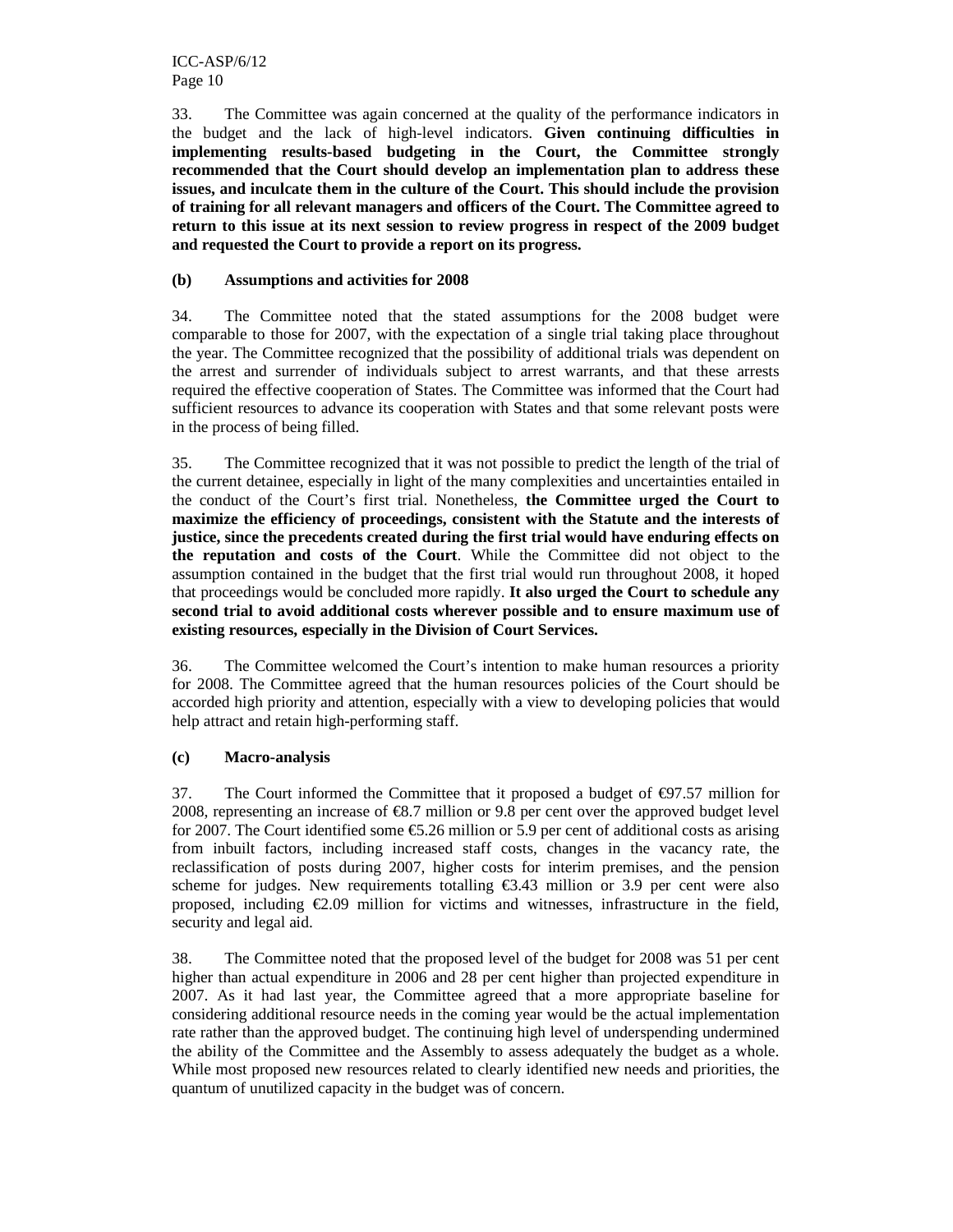39. The Committee agreed that the use of the term "inbuilt costs" and the definition of "zero growth" could be confusing since attempting to differentiate between costs within and beyond the Court's control was often subjective. The Committee also felt the Court was responsible for managing the budget as a whole and should seek to subsume increases wherever possible. While it understood that the Court was seeking to differentiate costs over which it had no direct control, the Committee felt that the current application of these terms did not assist its examination of the budget. Instead the Committee agreed that the term "zero growth" should be defined as where the numerical value of the item or budget remained constant. The term "zero growth in real terms" should reflect the fact that the budget had increased only due to inflation or other price increases, the underlying factors having remained constant. Where the full impact of a decision with financial implications was not realized until the second or subsequent year it should be reflected as a "previous commitment" or a "forward commitment". Where budgetary growth was due to new activities or an increase in existing activities then it should be referred to as "new requirements".

#### **(d) Common staff costs / inflation**

40. In the proposed programme budget for 2007, the Court proposed an increase of  $\epsilon$ 1.49 million to cover "inflation". At its seventh session the Committee considered that the information provided had been insufficient to judge whether that increase was justified and recommended that it should be accommodated within the existing levels for staff costs given the high level of underspending on staff.<sup>9</sup> At its fifth session the Assembly agreed that "the recommendation of the Committee should be endorsed as an overall cut in the budget, made advisable under specific circumstances, and should not be regarded as a general policy for dealing with inflation costs".<sup>10</sup>

41. In the proposed programme budget for 2008, the Court described these costs more accurately as "common system costs", amounting to  $\epsilon$ 2.74 million, and provided the Committee with additional information. The Committee and the Court had a thorough discussion of this issue, after which the Committee made the observations set out below.

42. "Common system costs" in the proposed programme budget for 2008 are constituted from standard salary rates  $11$  calculated by the International Civil Service Commission (ICSC) for the United Nations and other common system organizations. The standard salary costs are derived from the average base salary for each grade in the Professional and General Service categories of staff, plus a post adjustment multiplier, a common staff costs multiplier, and a representation allowance. Since common system salaries are calculated in United States (US) dollars, the post adjustment system is designed to achieve an equal level of purchasing power between salaries denominated in US dollars in New York and salaries paid in other currencies at other duties stations (in this case, The Hague). As such, the system incorporates forecast changes in the cost-of-living differential between The Hague and New York and variations in the exchange rate of the US dollar against the euro.

43. **Accordingly, the Committee agreed that, since the Court is part of the common system and its staff contribute to the United Nations pension fund (which calculates pensions in US dollars), the Court's calculation of staff costs in the proposed budget for 2008 was justified.** However, the Committee also noted that this system was less than ideal for an organization with a budget denominated in euros and in which staff (with the exception of some local field staff) are paid in euros. Further, the forecasts relating to estimated staff

<sup>9</sup> *Official Records of the Assembly of States Parties to the Rome Statute of the International Criminal Court, Fifth session, The Hague, 23 November – 1 December 2006 (*International Criminal Court publication, ICC-ASP/5/32) part II. D. 6 (b), para. 51.

<sup>10</sup> Ibid*.,* part II.D.1(b), para. 19.

<sup>&</sup>lt;sup>11</sup> Proposed programme budget for 2008 of the International Criminal Court (ICC-ASP/6/8), annex V (d).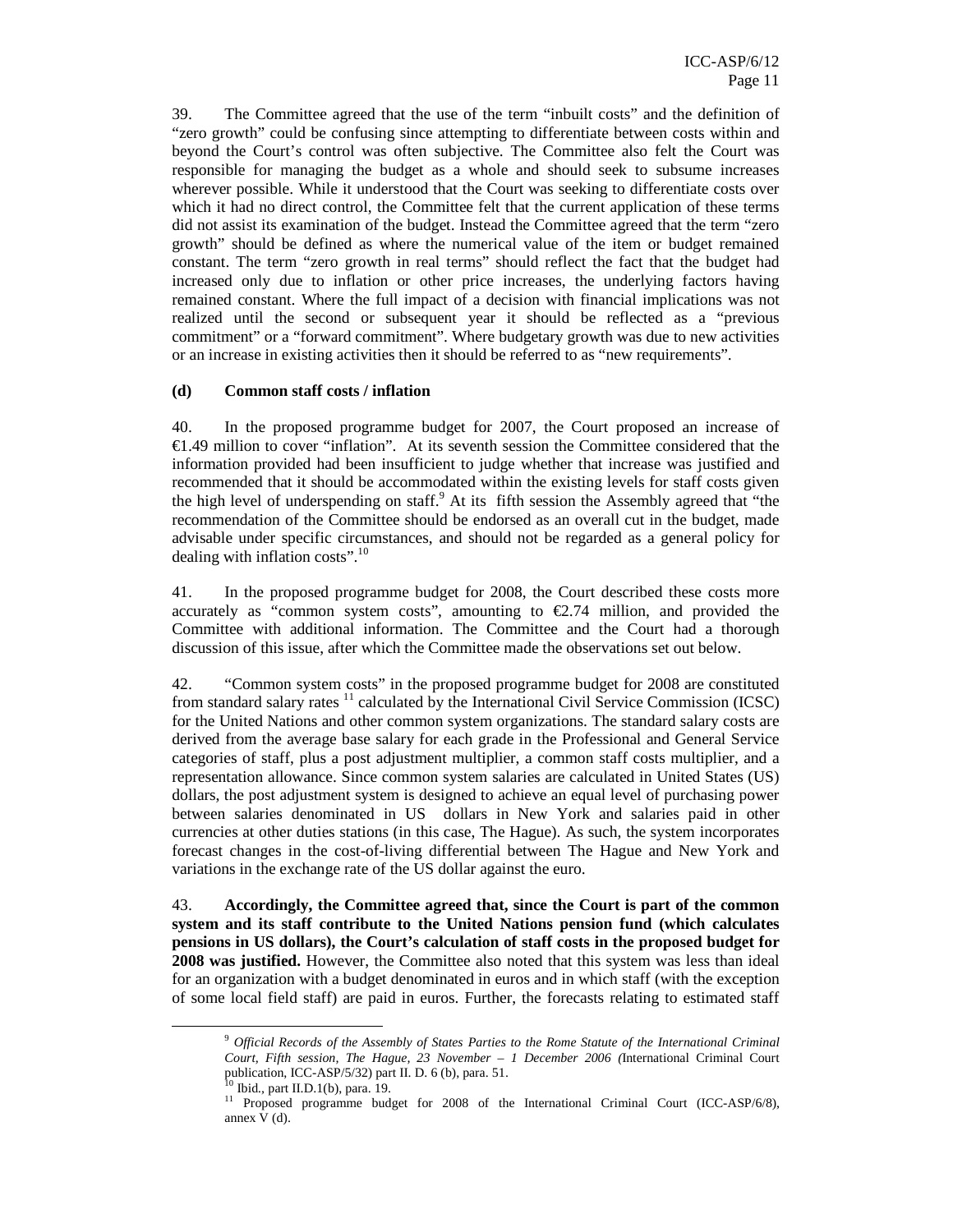costs are by nature imprecise, and, unlike the United Nations and some other common system organizations, the Court does not report the actual level of common system costs at the end of the financial period. There was as yet insufficient experience to assess whether the actual staff costs incurred by the Court matched the multiplier for common staff costs. The Committee also noted that the system was expensive to administer since it required monthly amendment of post adjustment and salaries for all staff.

44. Finally, **the Committee requested the Court, in consultation with the International Civil Service Commission, to consider whether organ-specific adjustments to this system are possible and to examine the best practices of other international organizations within the common system. The Committee requested the Court to report on this subject at its next session.** 

45. The Committee noted that the adjustment of staff costs (as described above) reflected price and exchange rate changes, among other components. It noted that adjustments for other price or exchange rate changes had not been applied systematically in the budget, with the exception of travel, which had been estimated on the basis of expected increases in 2008 travel prices. **The Committee requested the Court to explain changes in staff costs in the annexes of the proposed programme budget in future years and agreed that no need had yet arisen for systematic adjustments for any other inflationary or exchange rate movements between budgetary periods.** 

#### **(e) Recruitment delays and vacancy rates**

46. The Committee closely examined the rate of recruitment over the past year. It concluded that the capacity of the Court to recruit staff did not appear to be sufficient to reach even its projected level of 555 occupied posts by the end of 2007. The rate of net recruitment in 2007 to the beginning of September had been an average of about three additional staff per month. To reach a level of 555 by 31 December would require an increase in recruitment to a rate of about 20 additional staff per month – a sevenfold increase in productivity. Yet, even if the Court were to achieve a level of 555 by year end, it would remain 92 posts below its approved staffing level for 2007. The Court would then be faced with recruiting 92 extant posts plus any new posts for 2008 approved by the Assembly.

47. The Committee asked the Court to explain the delays in the recruitment process and the reasons for the lack of progress in filling vacancies. The Court advised that delays occurred at several stages of the recruitment process, including:

- (a) Preparation of job descriptions;
- (b) A lack of time for recruitment by managers (many of whom are under time pressure, not least due to staffing vacancies);
- (c) Evaluation and short-listing of applications in the Human Resources Section (and the high volume of applications in some cases);
- (d) Composing and scheduling interview panels; and
- (e) Composing and scheduling selection panels.

48. Some efforts had been made to reduce administrative delays earlier in 2007, but the Committee could not discern any increase in the net recruitment rate as a result of these changes. In addition, the Court advised that an increase in staff departures and in internal applicants being recruited to vacant posts had reduced the net recruitment level.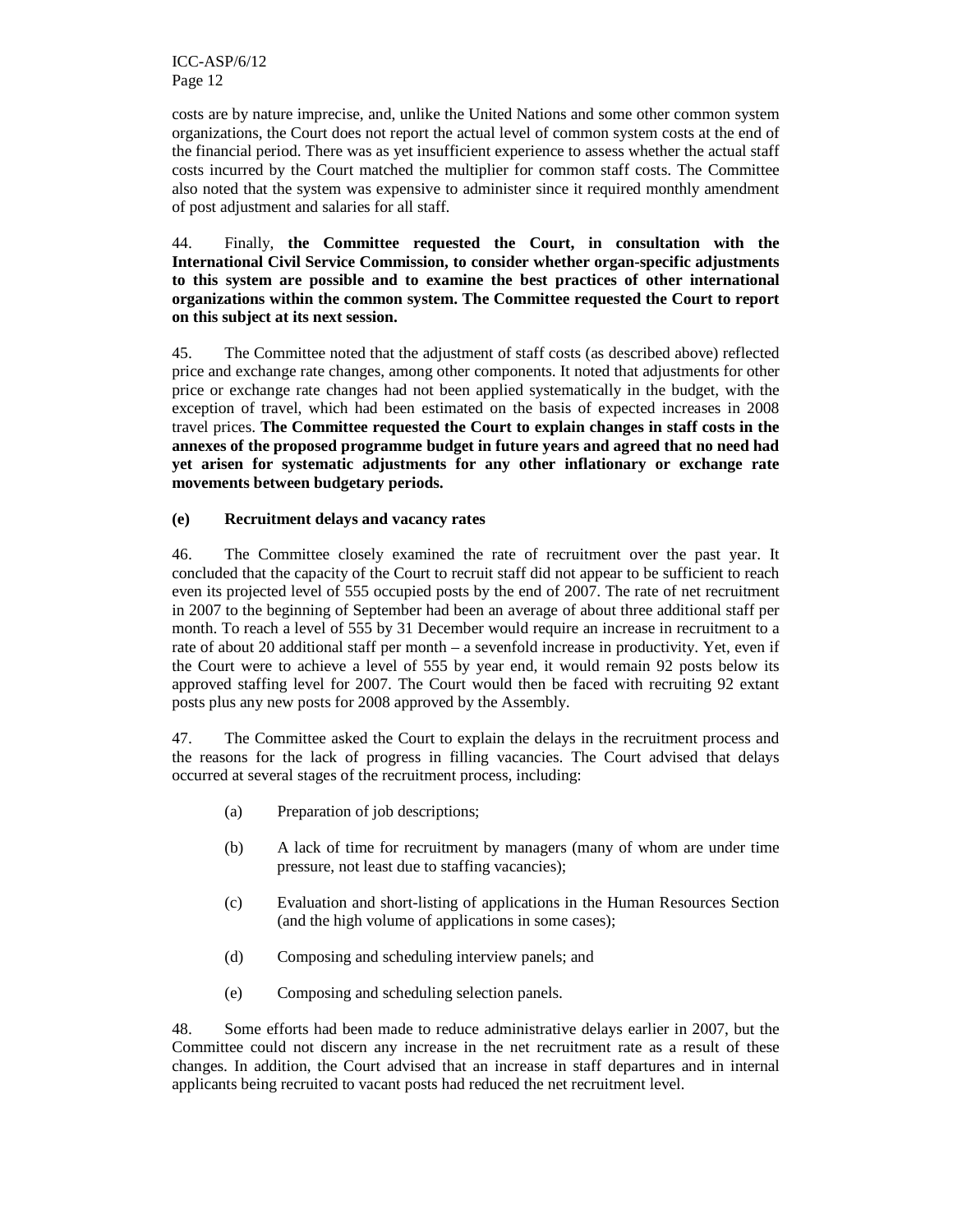49. Given the serious and ongoing difficulties in filling vacant posts, **the Committee recommended that the Court should take urgent and strong action to increase its overall recruitment capacity. The Committee recommended that this action should include streamlining the interview and selection process, reducing administrative workload in the Human Resources Section, devoting additional resources to recruitment, and ensuring that managers give higher priority to filling vacancies. The Committee further recommended that heads of organs should continue to be responsible for the selection of staff and for ensuring that the highest standards of efficiency, competency and integrity apply in the employment of staff while taking account of the principal legal systems of the world, equitable geographical distribution and fair representation of women and men.** The Committee decided to consider further the recruitment process of the Court at its next session, in the context of its consideration of human resources and career management policies, **and requested the Court to provide a report detailing all aspects of the recruitment process and its efforts to increase the rate of recruitment.** 

50. **The Committee strongly recommended that the vacancy rates for approved posts in the budget should be adjusted to a level commensurate with the likely rate of appointment of additional staff.** This would reduce the appropriated funds for 2008 to a more realistic level, thereby eliminating the primary cause of continuing underspending. However, it would not affect the approved staffing table and would allow the Court to progressively realize the capacity already present in the budget up to the end of 2008. The impact of this would be to reduce the budgetary requirement for 2008 to a more realistic level, although States Parties should expect a corresponding increase in 2009 if the Court successfully fills the approved posts available to it.

51. **Assuming that the Court takes immediate and urgent measures to increase the rate of recruitment, the Committee recommended that the vacancy rate should be adjusted to 18 per cent for all existing posts and 50 per cent for all new posts which the Assembly may approve for 2008. The rate of 18 per cent would provide for all current approved posts to be filled progressively at an average rate of 10.8 per month from September 2007 to December 2008. This recommendation assumes that the Court will be able to treble or quadruple the rate of new recruitment achieved so far in 2007, which the Committee agreed was ambitious but plausible if urgent measures were taken. The Committee recommended that the value of this adjustment for staff costs in each major programme to the vacancy rate should be distributed within each major programme according to its particular distribution of vacancies and its recruitment plans.** 

52. **The Committee further recommended that the Court should identify any posts that are no longer required and propose such posts for abolition in the proposed programme budget for 2009.** 

#### **(f) Major new requirements**

53. The Committee welcomed the inclusion of victims and witnesses, field infrastructure, security and legal aid in the overview of the budget as new requirements in the proposed programme budget and generally supported the proposed additional resources for these areas. **However, the Committee recommended that the Court should also provide crossreferences to the relevant programmes in the next budget proposal to allow easy reference between the overview and the specifics in the budget.** 

#### **(g) Contingency fund**

54. The Committee reiterated its understanding of and support for the contingency fund as a mechanism to ensure that the Court was able to meet unexpected needs and avoid seeking funds for assumptions that may not materialize. The Committee welcomed the Court's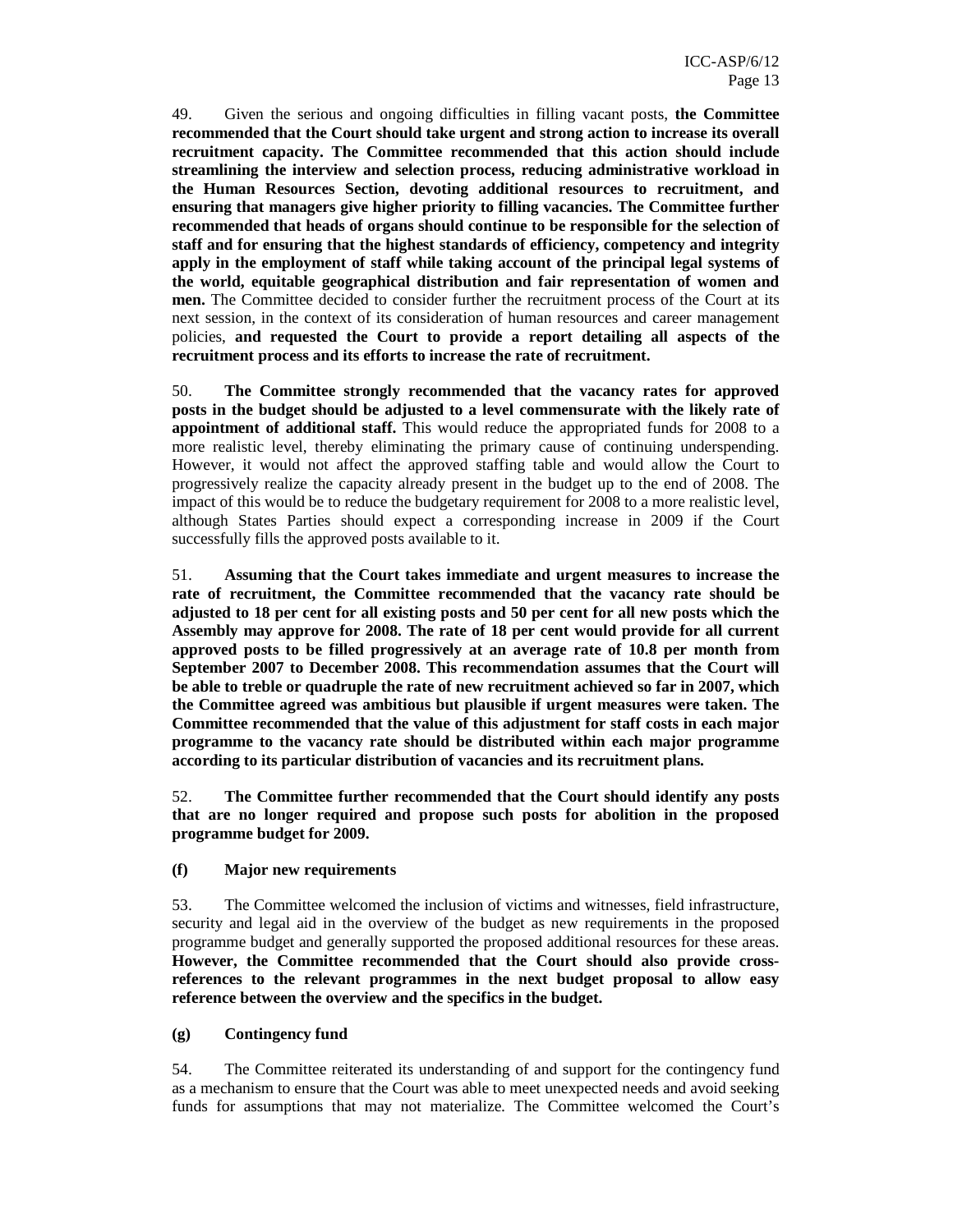proposal to utilize the fund in the event of additional arrests provided that the Court first sought to maximize use of its existing capacities.

#### **(h) Major programme I: Judiciary**

#### 55. **The Committee agreed that the resources proposed for programmes 1100 and 1200 were reasonable and recommended that they should be approved.**

56. The Committee recalled that at its eighth session it had agreed that, before any further proposals were made to increase the provision of legal support in Chambers, the Court should submit a revised staffing structure.<sup>12</sup> The Committee noted that the revised structure for Chambers' legal support would maintain support for individual judges and Chambers, while providing additional staff for each Chamber as a whole rather than assigning staff to individual judges. Any further expansion of staffing would be based on workload experience and need.

57. The Committee welcomed the inclusion of workload indicators in programme 1200. The Committee reiterated the comments made in the report on the work of its seventh session<sup>13</sup> and welcomed the identification of "improved efficiency of proceedings" as an objective for Chambers in 2008. It noted that Chambers would develop performance indicators during the course of 2008 and reiterated its view that suitable and measurable performance indicators should be formulated for Chambers.

58. In reviewing major programme I, the Committee noted a tendency to treat consultancy resources as recurrent funds not requiring full justification, and noted that this was typical of other sections of the budget. **The Committee reiterated its view that consultancy funds should not be automatically rolled forward each year and that a reduction in proposed resources should not be regarded as "savings".** 

#### **(i) Major programme II: Office of the Prosecutor**

59. The Committee commended the Court for the clear presentation of the proposed budget for the Office of the Prosecutor, the adjustment of resources to changing priorities and circumstances, and the efficiencies identified. It also welcomed the overview contained in paragraphs 88 to 95, which provided a good summary of overall change in the budget of major programme II. **The Committee agreed that resources proposed for the Office of the Prosecutor were reasonable and recommended that they should be approved.** 

60. The Committee was informed that the Prosecutor had advised the Bureau that he would not propose the appointment of a new Deputy Prosecutor at the sixth session of the Assembly. **Since an appointment will therefore not be possible during 2008, the Committee recommended that the post should be budgeted at zero cost for 2008.** The funds should be included again in the proposed programme budget for 2009 should a decision be taken to appoint a new Deputy Prosecutor.

#### **(j) Major programme III: Registry**

-

61. **In programme 3100 (Office of the Registrar) the Committee recommended the approval of the proposed P-3 Writer/Editor (para. 203).** The Committee agreed that this post would increase the ability of the Court to service the increased workload generated by

<sup>&</sup>lt;sup>12</sup> Report of the Committee on Budget and Finance on the work of its eighth session (ICC-ASP/6/2), para. 73.

<sup>13</sup> *Official Records of the Assembly of States Parties to the Rome Statute of the International Criminal Court, Fifth session, The Hague, 23 November – 1 December 2006 (*International Criminal Court publication, ICC-ASP/5/32) part II.D.6 (b), para. 54.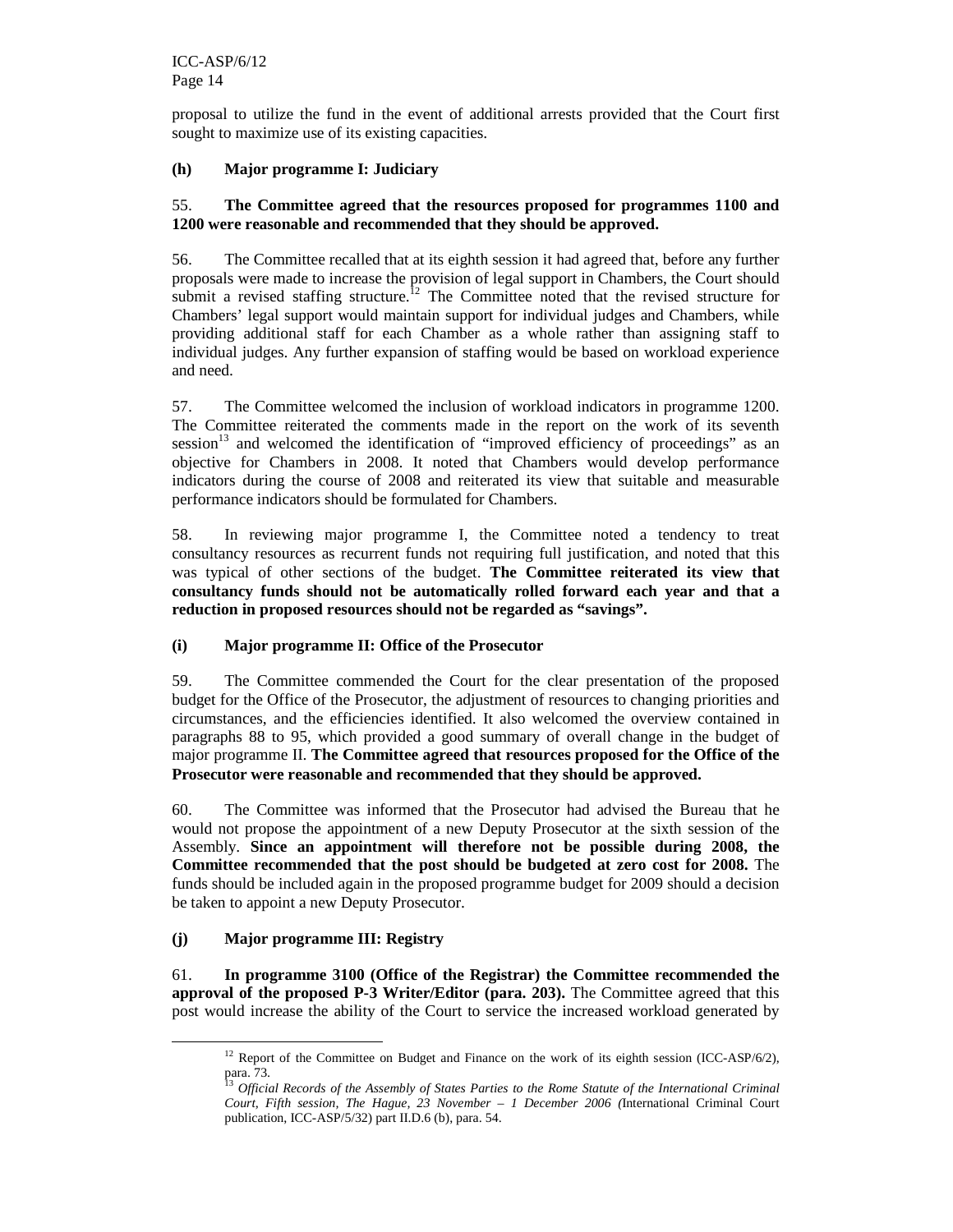the Assembly, The Hague Working Group and the Committee, including by producing good quality reports. For the same reason, the Committee urged the Court to fill the vacant P-5 external relations post.

62. **In subprogramme 3140 (Security and Safety Section) the Committee supported the provision of additional capacity for security in the field and recommended that most staff and non-staff resources should be approved by the Assembly.** However, the Committee felt that there was insufficient justification to establish a P-2 post for security analysis as a permanent post in basic resources, since there were already 40 existing permanent posts in basic resources. **Accordingly, the Committee recommended that the post of analyst at the P-2 level should continue to be funded by GTA and that the Court should revert to this issue in its next proposed programme budget with clear workload indicators for the Security and Safety Section.** 

63. The Committee observed that the Court continued to require screening of every person who entered the Arc building and that this required considerable resources for security guards. The Committee also noted the view of the Court that the same standard of security should be provided at each of its interim premises as applied at the Arc. While the Committee remained strongly supportive of robust security measures for the Court, based on expert assessments of threat and risk, it queried whether a more selective approach to screening people entering the Arc might be possible. If the Court were to screen only visitors, and not screen all its own staff (often several times a day) then significant savings would be realized. The Committee recognized that higher security standards might be required when detainees were in the building or a trial was taking place, and noted this might be achieved through additional security screening at the perimeter of the courtrooms. **The Committee requested the Court to continue to review and determine security requirements on the basis of expert assessments of the threats and risks facing the Court, bearing in mind the need to use resources efficiently.** 

64. **In programme 3200 (Common Administrative Services Division) the Committee recommended the approval of the proposed P-2 Associate Human Resources Officer (para. 236).** Moreover, the Committee reiterated that the performance of the Human Resources Section was of major strategic importance to the Court given the need to lift recruitment rates and the challenges of developing human resources policies that better fitted the Court's circumstances and work.

65. The Committee agreed that provisions for travel of Committee members for informal meetings at the Court should be included in the budget of the Secretariat of the Assembly and therefore recommended that the amount of  $\epsilon$ 2,581 should be transferred accordingly.<sup>14</sup>

66. In programme 3300 (Division of Court Services) the Committee observed that the Court was requesting a total of 116 posts and  $\epsilon$ 1,154,000 for GTA and temporary assistance for the conduct of one trial. The proposed 2006 budget for the Division had sought 119 posts and €501,000 for the conduct of two simultaneous trials. The Committee expressed concern that the Division claimed to have less capacity to service trials despite an increase in resources (notwithstanding the fact that the workload of the Victims and Witnesses Unit had increased in that period).

67. In subprogramme 3330 (Detention Section) the Committee was informed that provision had been made for travel of the family of the detainee to The Hague. The Court advised that, in response to a recommendation by the International Committee of the Red

<sup>&</sup>lt;sup>14</sup> The Committee recommended that the funds should be transferred from subprogramme 3210: Office of the Director (Proposed programme budget for 2008 of the International Criminal Court, (ICC-ASP/6/8), para. 232).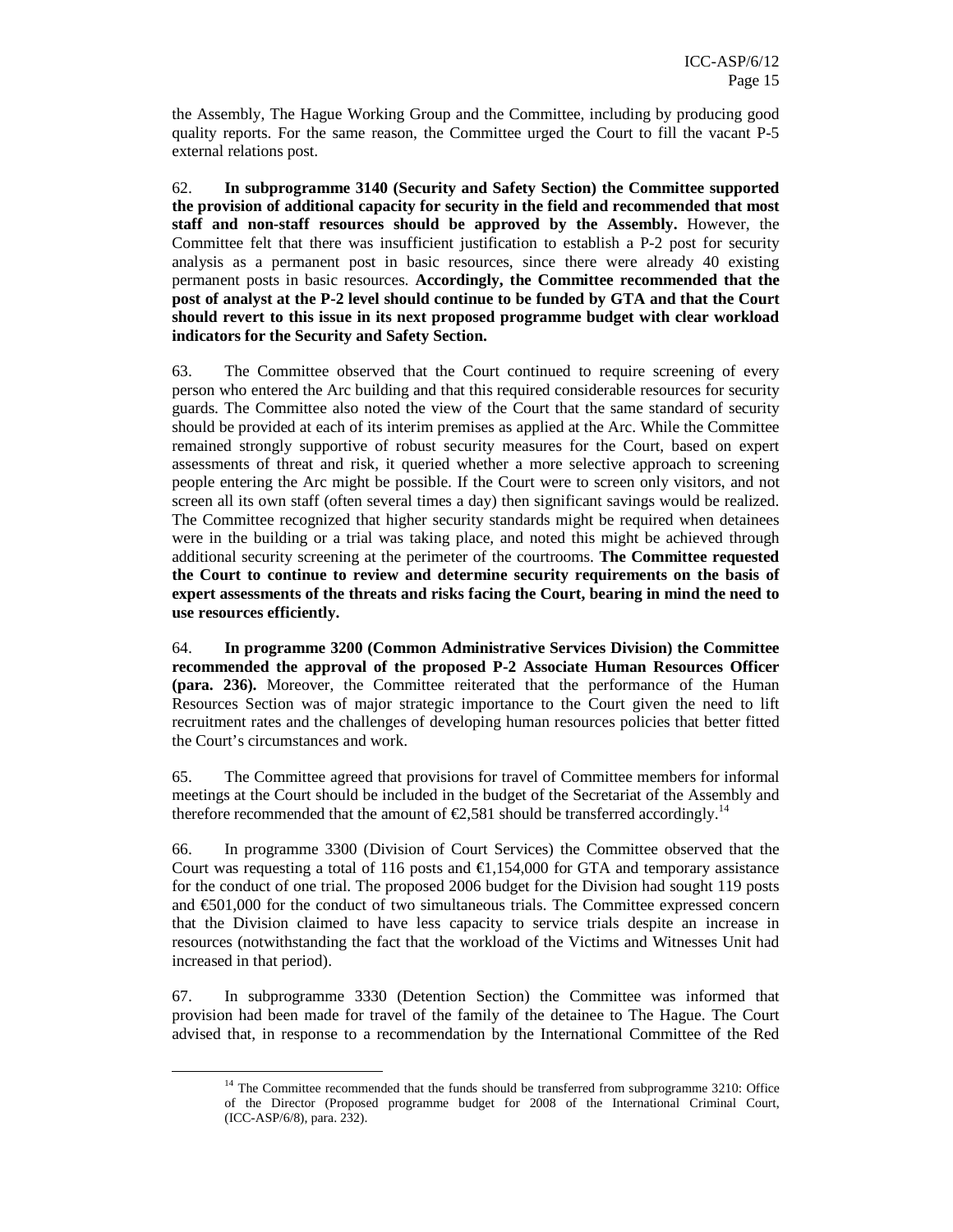-

Cross, the Registrar had decided that the Court would meet travel costs for the families of indigent detainees to visit them in The Hague. The decision represented a policy decision and had no precedent in the other international criminal tribunals. **The Committee noted that this could become costly as the number of detainees increased in future and recommended that the Assembly should consider the policy question involved and the frequency with which such travel should be funded from the budget of the Court.**

68. In subprogramme 3340 (Court Interpretation and Translation Section) the Committee was concerned at the increasing expense of interpretation and translation work despite the absence of a trial. The Committee was informed that the Section undertook work for several other areas of the Court. The Committee agreed that it was appropriate for interpretation and translation functions to be as centralized as possible, but felt that managers responsible for generating work should be responsible for managing the associated costs. **Accordingly, the Committee recommended that the Court should consider distributing costs for such work to relevant areas in the proposed programme budget for 2009, and ensure that managers are accountable for the expenditure of such funds.** 

69. **Further, the Committee was not convinced of the need to increase GTA by €59,300 in these circumstances and recommended that the increase should not be approved. The Committee believed that this reduction could be managed by efforts to discipline the translations requested by other areas of the Court.** 

70. Further, the Committee expressed concern at the low translation rates applied by the Court and the increasing burden of translation costs on the budget of the Court. **The Committee recommended that options for outsourcing translation work should be explored with the aim of finding lower cost providers, particularly for less sensitive work, and requested the Court to provide a report to the Committee on outsourcing options at its next session.** The Committee noted that the International Criminal Tribunal for the former Yugoslavia and some other international organizations had achieved significant savings from outsourcing translation functions.

71. In programme 3400 (Public Information and Documentation Section) the Committee appreciated the substantial efforts that had been made to implement the requests of the Committee and the Assembly by developing tools for evaluating the results of outreach activities and improving the quality of the performance indicators. While recognizing the difficulty of evaluating outreach activities the Committee encouraged the Court to continue its work on effective evaluation tools and meaningful performance indicators. At the current stage, the Committee welcomed the decision to undertake surveys and interviews to measure the impact of outreach activities and noted that many of the proposed indicators still described outputs. The Committee indicated its interest in discussing this issue in greater depth in future, including when the Strategic Plan for outreach is next updated.

72. In programme 3500 (Division of Victims and Counsel) the Committee was informed of the possible volume of work for legal support for the defence and for the participation of victims. Notwithstanding the Committee's recommendation in favour of an increase in legal aid rates,<sup>15</sup> the Committee expressed concern at the rapidly escalating estimates of the cost of legal assistance. The Committee noted that the Court had chosen to create a scheme of funding for the defence of indigent accused as well as a public defender's office. The provision of both private and public defence resources combined with the complexity of judicial proceedings in the Court could lead to an unprecedented level of expense. While the Committee remained strongly supportive of the principle that indigent accused were entitled to an effective defence, it was concerned that the Court should apply firm and reasonable

<sup>&</sup>lt;sup>15</sup> Report of the Committee on Budget and Finance on the work of its eighth session (ICC-ASP/6/2), paras. 79-82.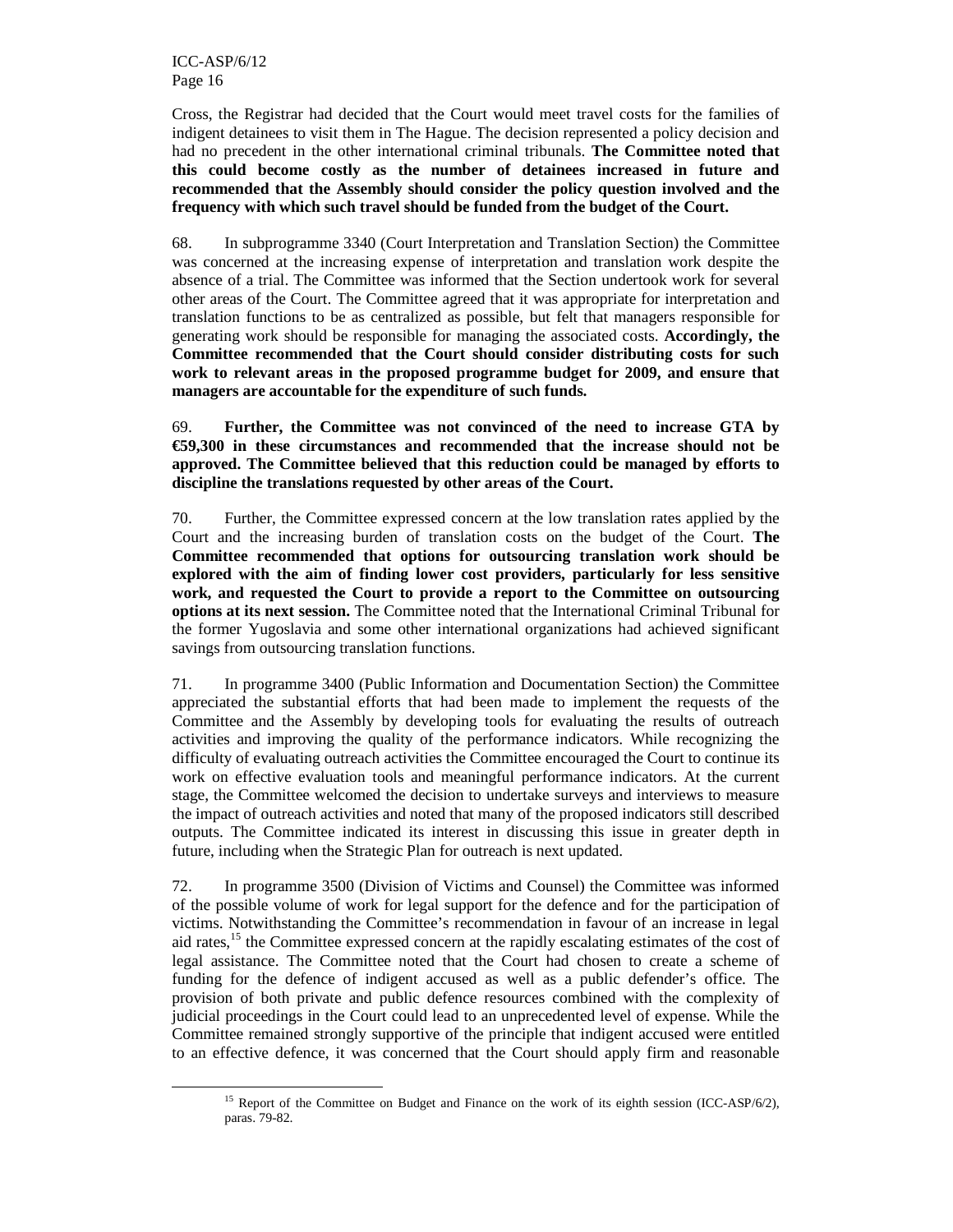limits to the provision of resources for defence. The Committee believed that legal aid continued to represent an area in which there were considerable financial and reputational risks for the Court.

73. **The Committee emphasized the need to thoroughly and rigorously examine the claims of indigence made by accused persons. In this regard it was essential for the Court to ensure that it utilized the resources available to it to search for assets.** The Committee was therefore disappointed to be informed that a financial investigator had not yet been appointed to the approved post, although an individual was employed on a GTA contract. **The Committee noted that a financial provision to engage experts as consultants might be a suitable supplementary means of obtaining expertise for this function in future. The Committee noted that any additional services required in 2008 could be sourced from the budget approved for contractual funds. Further, the Committee invited the Court to consider how this function could best be performed and funded in the long run and requested it to report to the Committee on this subject at its next session.** 

74. The Committee observed that the Division of Victims and Counsel had spent only 29 per cent of the situation-related resources available to it up to 31 July. It was informed that  $\epsilon$ 459,028 related to the delay in the commencement of a first trial. The Committee noted that the Division remained underspent after taking into account this delay, and was seeking a 16.6 per cent increase in its budget. **In these circumstances the Committee was not convinced that all the proposed resources would be required in 2008 and recommended**  that the increase in contractual services for legal aid (of  $\epsilon$ 321,500) and the GTA P-4 **Counsel should not be approved. The Committee agreed that there should be sufficient resources in the existing budget level for the Court to meet these requirements in 2008.**

#### **(k) Major programme IV: Secretariat of the Assembly of States Parties**

75. The Committee noted that major programme IV consisted of two subprogrammes: the conference budget (programme 4100) and the Secretariat budget (programme 4200), which would vary on a yearly basis depending on the venue and length of the sessions of the Assembly. The rental of premises, security services, travel of Secretariat staff, and other costs would vary from year to year.

76. The Committee observed that the growth in discussion of budgetary and administrative matters in the Assembly and its subsidiary bodies had created considerable new demands and workload for the Secretariat. The Committee agreed that it would be desirable to establish an additional post at the P-4 level for a Finance and Administration Officer to provide specialist support to the Assembly, The Hague Working Group and the Committee on budgetary, administrative, and premises questions. This would also alleviate the excessive workload and unreasonably long hours currently being undertaken by staff in the Secretariat. **The Committee recommended that the Assembly should approve a new post for this task, to be budgeted at the P-4 level. Should the Assembly agree to this recommendation, the Committee also recommended that the cost should be offset by eliminating the vacant post of GS-PL Finance Assistant at the G-6 level.** 

#### **(l) Major programme V: Investment in the Court's premises**

77. In programme 5100 (Interim Premises) the Committee observed that very little use had been made of the available resources up to 31 July, with only  $\text{\textsterling}126,000$  or 7.1 per cent of the budget implemented. The Committee recalled that the budget had been prepared on the expectation of prefabricated interim premises being available and that this had not been the case. The minimal utilization of the programme suggested that other assumptions for costs associated with the Hoftoren building had also not been realized. The Committee welcomed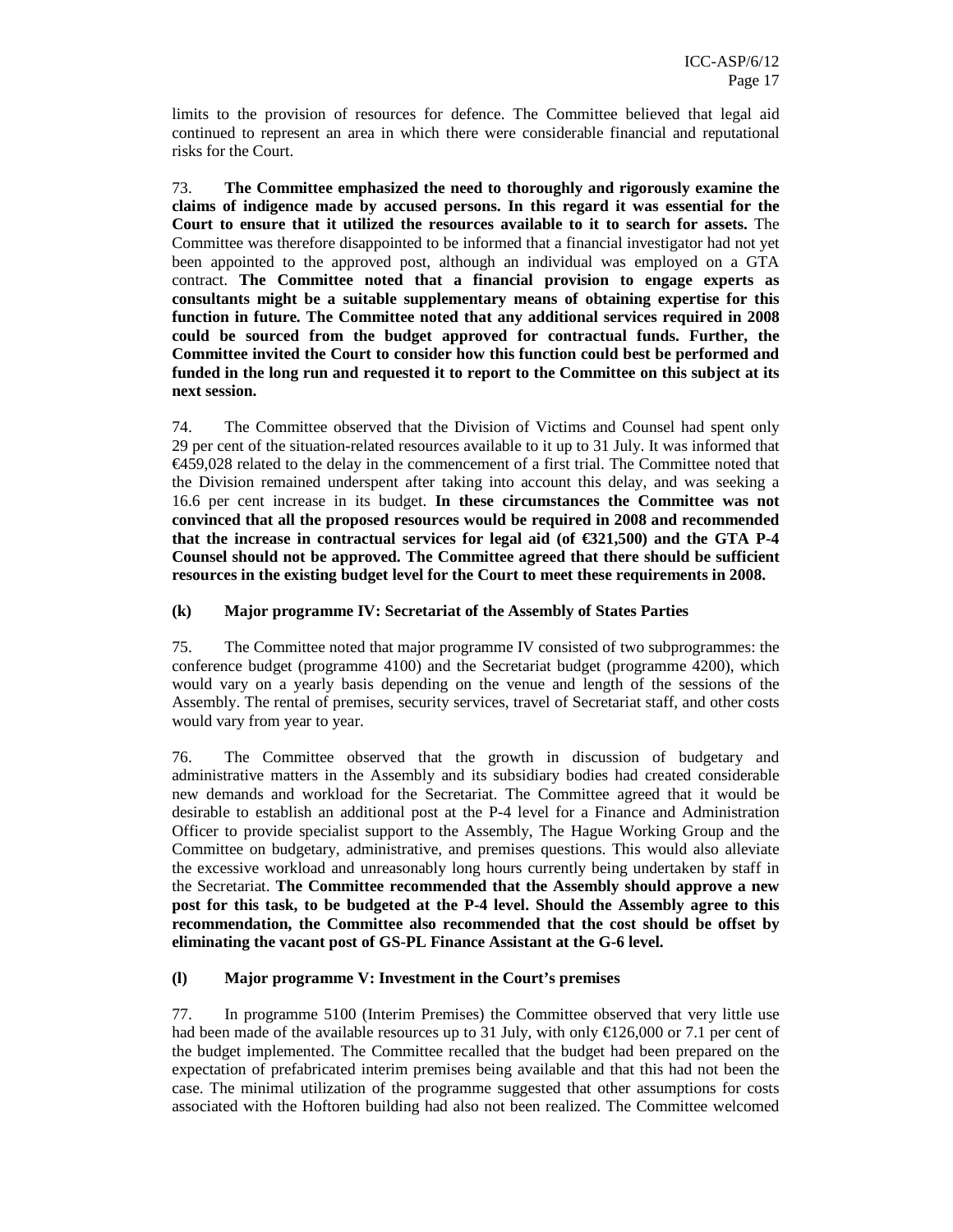advice from the host State and the Court that the host State had met additional costs associated with interim premises at the Hoftoren and indications that the host State would also meet significant new costs for the Haagse Veste building.

78. **The Committee agreed that the Court was unlikely to require a large proportion of the nearly €2.5 million proposed for interim premises**. In particular, the Committee noted that the provision of  $\epsilon$ 750,000 for security investments in the Haagse Veste should not be required since the host State had provided similar security in the Arc and the Hoftoren and should do so for the Haagse Veste as part of its commitment to provide rent-free accommodation. Similarly, the Committee felt there was no need to make additional provisions for  $\epsilon$ 70,000 for security equipment at the Hoftoren since the host State was already meeting security requirements at the site. The Committee also agreed that the proposed resources for a third interim location were not justified since no arrangements for a third site had yet been determined and the Committee expected that the great majority of any additional costs would be met by the host State. Finally, the Committee noted that additional ICT helpdesk staff should not be budgeted for the Haagse Veste building since the workload could be accommodated within the restructured and augmented Customer Competency Centre. The Committee noted the Court's comments on loss of synergy but felt that the close proximity of the Haagse Veste to the Arc building should minimize any inefficiencies. The Committee also agreed that it would be preferable to incorporate provisions for interim premises in the appropriate sections of the Registry.

#### 79. **Accordingly, the Committee recommended that the programme should be terminated, that the items addressed above should not be approved, and that the remaining provisions should be integrated into the appropriate areas of the Registry budget.**

80. In programme 5200 (Permanent Premises) the Committee observed that – should the Assembly decide to create a new office with overall responsibility for the permanent premises – the role of the Project Office would be devoted to issues relating to user requirements. The Committee observed that, in that scenario, most of the functions listed (para. 431) would not be performed within the Project Office.

81. The Committee agreed that the proposed additional posts for a P-4 Construction Economist and a P-3 Project Auditor were not appropriate for the functions envisaged in the draft governance arrangements for the permanent premises. The Court presented an alternative proposal to the Committee for a P-3 Project Manager (Engineering) and a P-3 Project Auditor. However, the Committee felt that the revised proposal remained equally inappropriate for the functions envisaged in the draft governance arrangements. The Committee noted that the Court's consultant had been paid from the provision for contractual services in the programme. **The Committee therefore recommended that the proposed new posts should not be approved, but that a continuation of the provision for contractual services should be allowed in order to give the Project Office capacity to source specialist assistance where needed. The Committee further recommended that the programme should be integrated in the budget for major programme III.**

**(m) Major programme VI: Secretariat of the Trust Fund for Victims** 

82. The Committee welcomed the progress made by the Secretariat in establishing the Trust Fund's activities. **The Committee recommended that the Assembly should approve the funds proposed for 2008, including the P-3 Field Programme Officer, which would be based in Kampala in order to support activities in the field. Should the Assembly agree to this recommendation, the Committee also recommended that the cost should be offset by eliminating the post of P-2 Associate Officer as proposed in the budget.**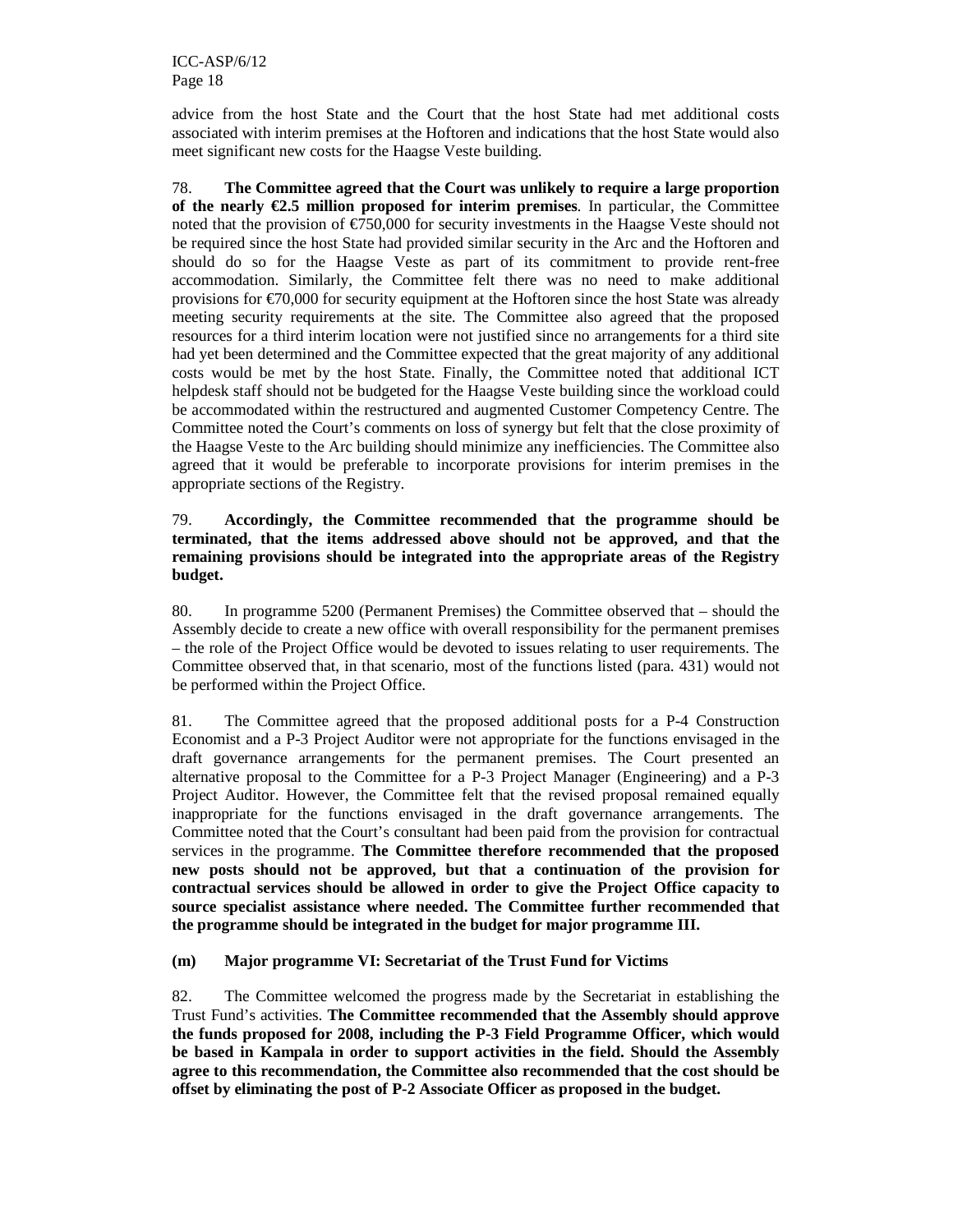83. The Committee also noted its intention to continue to review the cost of the Secretariat relative to the volume of funds and activities successfully generated once the Trust Fund is in full operation.

#### **(n) Estimated income for 2008**

84. The Committee noted that the Court projected income in 2008 of  $\epsilon$ 162,338 in depreciation from the Special Court for Sierra Leone and  $\epsilon$ 1,677,881 from interest.

#### **D. Future budget improvements**

-

85. The Committee noted the Assembly's comments on adopting a multi-year approach to the budget and flexibility between major programmes. <sup>16</sup> On the issue of multi-year budgets, the Committee felt that it would be premature to change the annual basis of the budget, given that the Court had yet to experience a full operational cycle and the related financial expenditure. The Committee noted that although the latest budget had suggested that increases were beginning to level off, the unpredictable nature of many of the Court's operational activities was likely to make it difficult to move to multi-year budgeting for the foreseeable future.

86. Nevertheless the Committee believed that for some aspects of the budget, particularly investment projects, it would be desirable to have a clear view at the outset of the project of what the overall financial commitment would be in future years. **The Committee recommended that for investment programmes where the financial commitment will exceed one financial year the level of future year commitments should be indicated in the budget. To achieve this, the Committee proposed that a copy of the project business case with an investment appraisal setting out the projected costs and benefits should be annexed to the budget.**

87. The Committee also considered the issue of flexibility within major programmes and recalled the decision of the Assembly at its fourth session that the possibility of flexibility between major programmes should be maintained providing that mechanisms guaranteeing transparency and accountability were developed. The Committee noted that, given the continued level of underspending in the Court's budget, it remained difficult to establish an appropriate balance between providing the Court with adequate flexibility while maintaining budgetary discipline and adhering to the Assembly's decisions.

88. The Committee discussed this issue with the Court and decided it would be useful to agree on the precise circumstances in which the Court should report "significant level of transfers" within a major programme to the Committee and the Assembly (as decided by the Assembly).<sup>17</sup> **It recommended that transfers of €200,000 or more between subprogrammes should be reported to the Chair of the Committee at the time they take place, and then reported in the annual performance report. It further recommended**  that for the time being transfers of  $\epsilon$ 200,000 or more should not take place between staff **and non-staff costs, except as a result of a decision to outsource a function.**

<sup>16</sup> *Official Records Official Records of the Assembly of States Parties to the Rome Statute of the International Criminal Court, Fifth session, The Hague, 23 November – 1 December 2006 (*International Criminal Court publication, ICC-ASP/5/32) part II.C, paras. 7 and 8.

<sup>17</sup> *Official Records of the Assembly of States Parties to the Rome Statute of the International Criminal Court, Fourth session, The Hague, 28 November – 3 December 2005 (*International Criminal Court publication, ICC-ASP/4/32) part II.B.1(b), para. 6.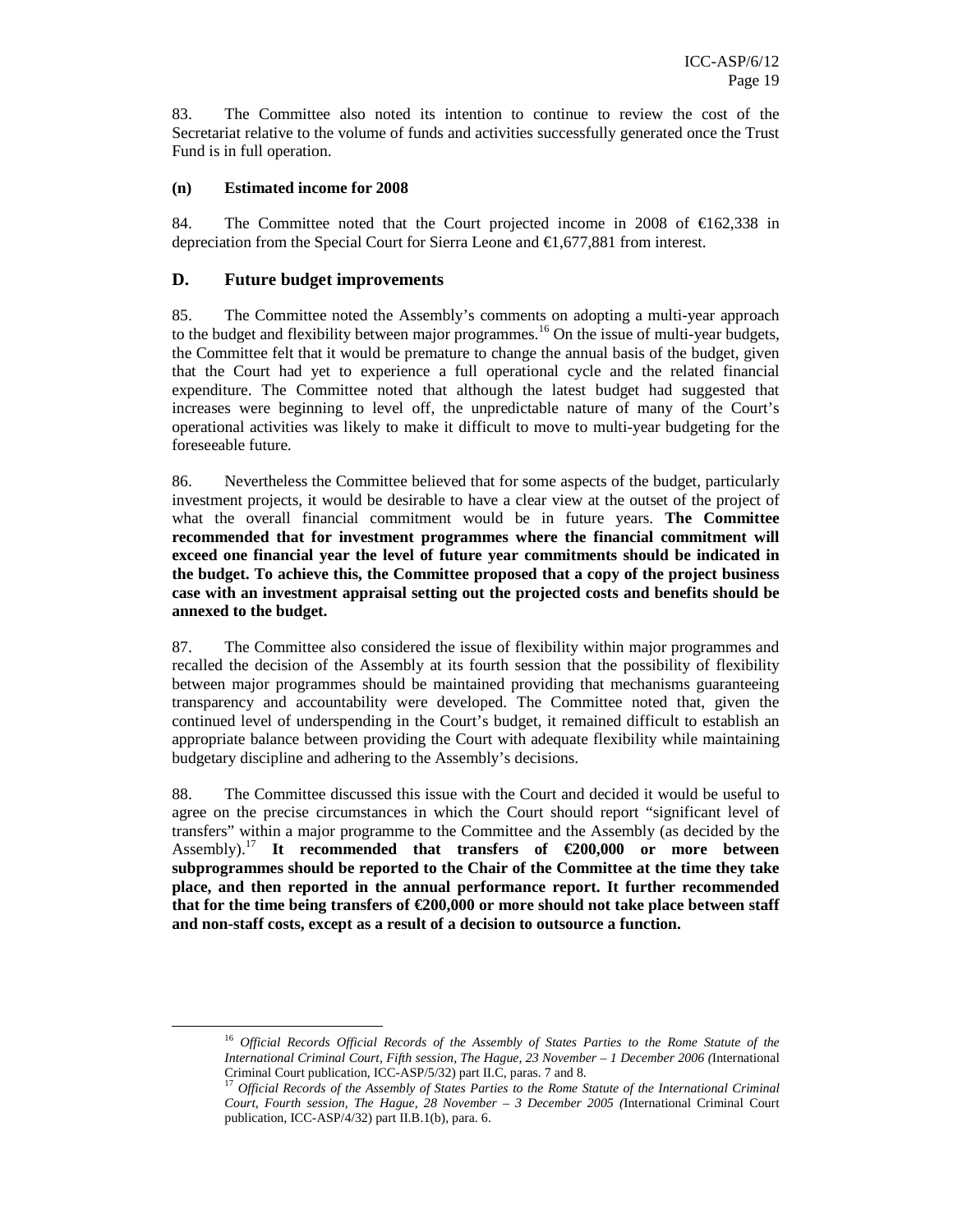### **E. Premises of the Court**

#### **1. Permanent premises**

89. The Committee welcomed the presentation by the facilitator of The Hague Working Group, Mr. Masud Husain (Canada), wherein he informed the Committee of outcome of the series of experts meetings held in The Hague of which the most recent had been from 5 to 7 September 2007. The Committee noted that considerable progress had been made since its eighth session in April 2007, in particular on the issues of the architectural design competition, governance arrangements, area requirements and cost estimates. The Committee had a useful discussion with the facilitator, the Registrar and the representative of the host State.

#### **(a) Area requirements and costs of the project**

90. The Committee noted that, through a rigorous validation process of the second functional brief, the experts had reached consensus on the area requirements of 46,000 square metres including the provision of three courtrooms, and in this connection had also determined a preliminary financial envelope of €165 million for the construction costs of the permanent premises.

91. **The Committee recommended that, since at this stage the main objective of all parties involved was to proceed with the first phase of the architectural design competition, the Assembly should proceed on the basis suggested by the experts, as it took into account the importance of flexibility and scalability.** 

92. **Additionally, the Committee recommended that additional project costs not directly related to the construction of the premises, such as financing and relocation costs, ICT infrastructure, furniture costs, as well as the rent for the interim premises beyond 2012, should be identified as soon as possible in order to provide States Parties with an estimate of the total cost of the project.<sup>18</sup> The Committee recommended that responsibility for these other aspects should be identified and formally recorded to avoid any uncertainty at a later date.** 

#### **(b) Governance**

-

93. On the issue of governance, the Committee noted that the facilitator of The Hague Working Group and the experts had proposed a governance structure that recognized the critical role of the Court in identifying the operational requirements and subsequently providing assurance on the viability of specific proposals, while also allowing effective oversight by the Assembly of States Parties.

94. The Committee emphasized that the role of the proposed steering committee should not extend to close management of the project and that consideration should be given to its composition to prevent delays in decision-making. The Committee suggested that the title "Oversight Committee" might be more fitting since the notion of "steering" suggested a strong role in determining the direction of the project. In order to benefit from continuity of approach, the Committee also noted it was desirable to maximize the stability of the steering or oversight committee by selecting members who could serve for sustained periods of time. The Committee also noted the importance of selecting individuals with appropriate expertise.

<sup>&</sup>lt;sup>18</sup> It remains to be determined which major programme would administer the costs for, inter alia, the relocation of the Court and renting of interim premises beyond 2012.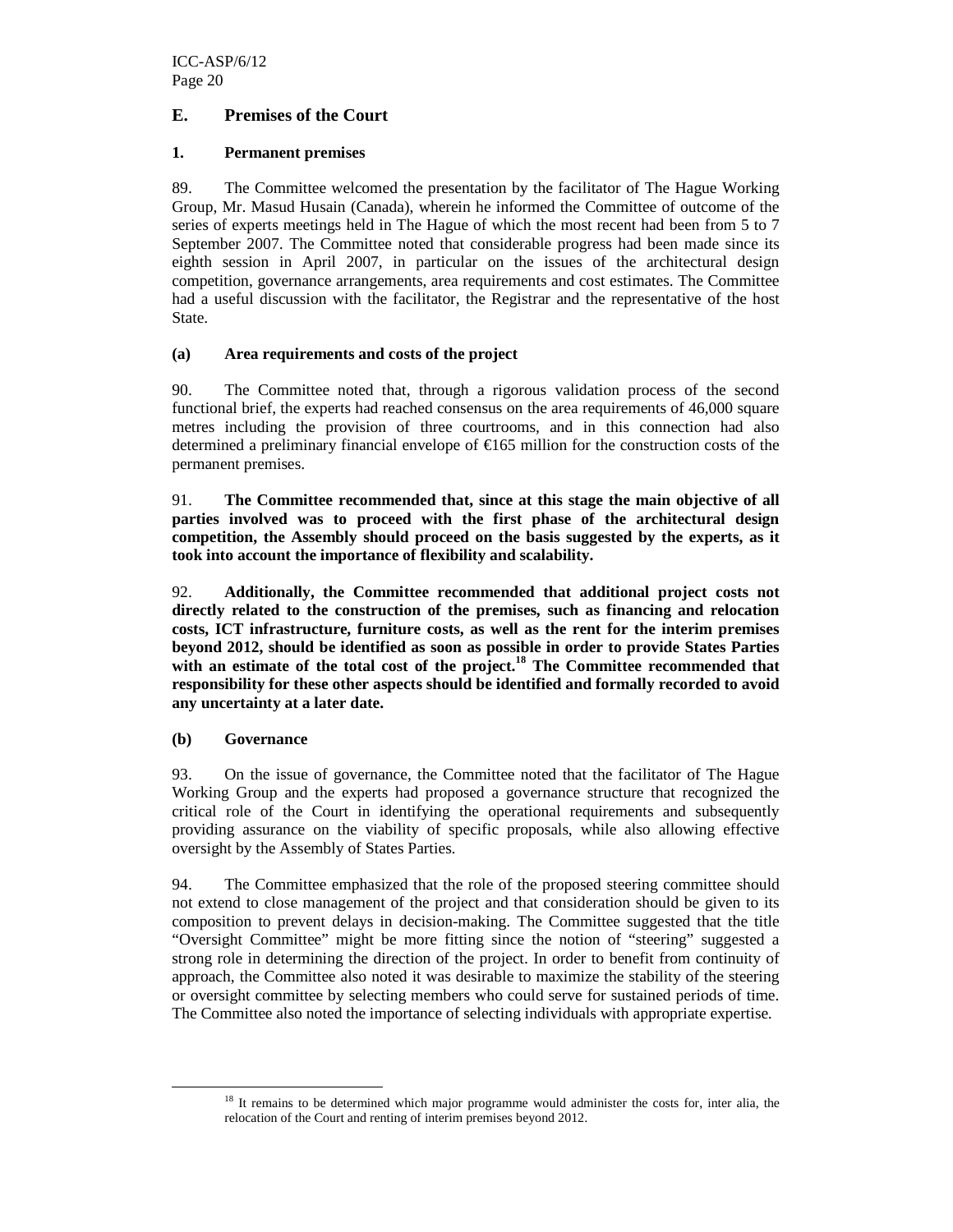95. The Committee further agreed that the Project Director should be independent of the Court and the host State. Nonetheless, in order to be entitled to the privileges and immunities of the Court, including the exemption from paying value added tax, it was also recognized that the Project Office should be part of the Court for administrative purposes. An amendment to the Financial Regulations and Rules of the Court would most likely be required. The Project Director would then be able to enter directly into legally binding commitments related to the project, while under the existing Financial Regulations and Rules only the Registrar was allowed to do so. **The Committee recommended that the draft amendments should be provided to the Chair of the Committee in order to allow the Committee an opportunity to review them prior to consideration by the Assembly at its sixth session.** 

96. **In this connection, the Committee also recommended that a major programme VII be established to cover the Office of the Projector Director.** The Committee noted that the experts had recommended that the recruitment of the Project Director should be undertaken in early 2008, in order to allow sufficient time for setting up a Project Office and to allow the Director to take part in the architectural design competition process. **In this connection, the Committee recommended that a careful evaluation of the budgetary implications of setting up the office should be undertaken and the draft proposals should also be forwarded to the Chair of the Committee to allow it to provide comments prior to the sixth session of the Assembly.** 

**(c) Financing of the project** 

97. The host State provided additional information on the host State bid and, in this connection, addressed the following questions that were raised by the Committee at its eighth session:

*(i) What variability is available in the start date for repayments?* 

The host State noted that, according to Dutch practice, repayments start once construction work has been finalized.

*(ii) Can the loan be for any period up to 30 years?*

The host State confirmed that it would be possible for the Court to repay the loan in a shorter period of time.

*(iii) How would the arrangement handle late payments due to arrears of States Parties?* 

The fact that States Parties are in arrears would not release the Court from its obligation to repay the loan. The host State indicated that this issue would have to be addressed in a loan agreement between the host State and the Court.

*(iv) Could the value of the loan be taken as a direct subsidy to the project?* 

The host State indicated that the value of the loan being taken as a direct subsidy for the project could be considered.

98. The Committee noted that it was not the intention of The Hague Working Group to address the issue of financing of the project prior to the sixth session of the Assembly, and that discussions on this issue would be resumed in 2008. **The Committee therefore decided to revert to the various aspects of financing at its future sessions.**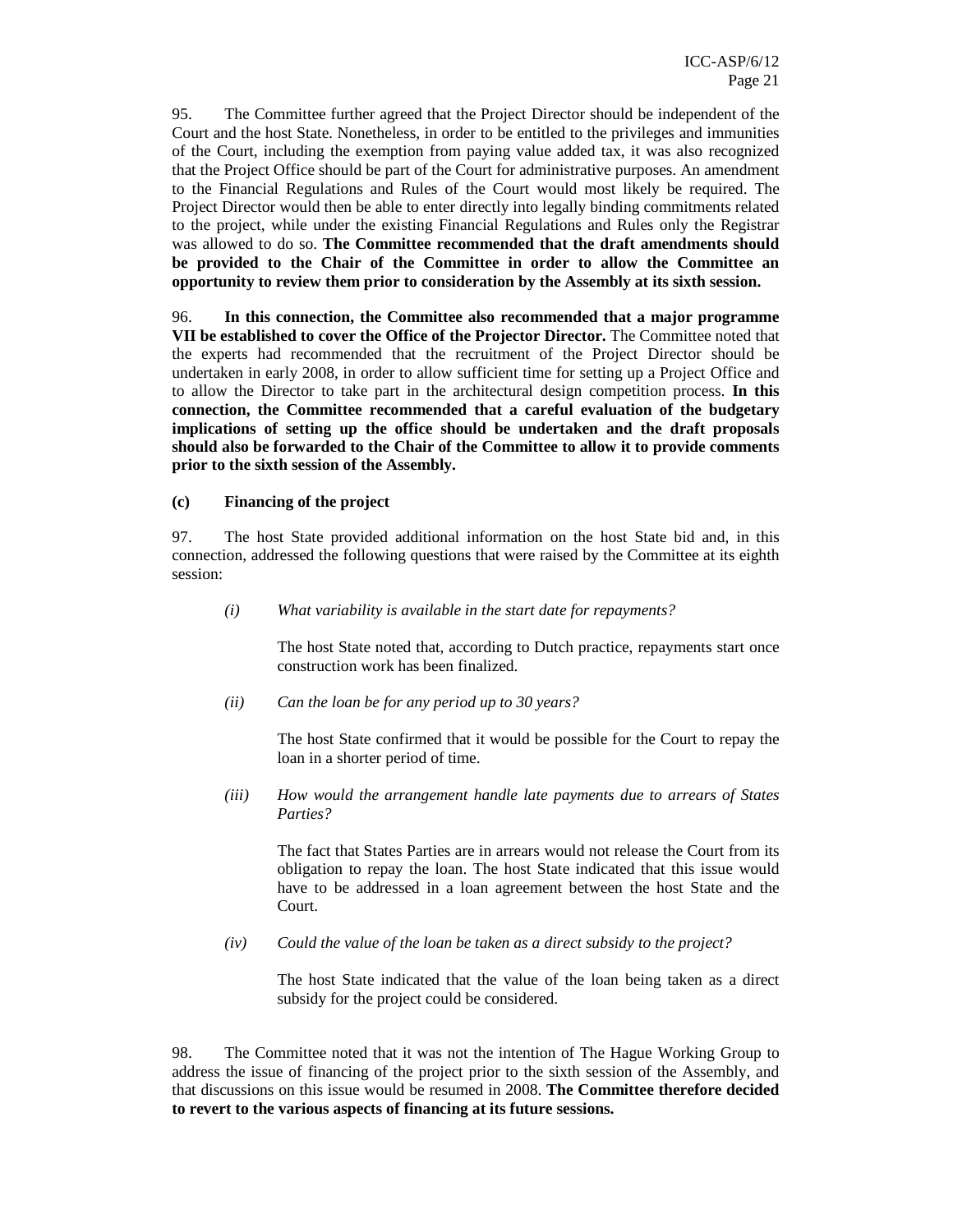99. The Committee also recalled that at its eighth session it had recommended that the Court and The Hague Working Group should continue to give consideration to means by which specific parts of the permanent premises (for example, courtrooms, meeting rooms, library, art) could be financed by donations. It noted that fund-raising capacities in the project team may be necessary to attract donations.<sup>19</sup>

#### **F. Pension scheme for judges**

100. The Committee recalled its recommendation<sup>20</sup> at its eighth session that the pension scheme for future judges should be amended, and its request<sup>21</sup> that the Court should submit draft amendments to give effect to these proposals and the financial implications of their adoption. The Committee thanked the Court for its report on the pension scheme for judges, **noted that the draft amendments to the pension scheme regulations for judges<sup>22</sup> would result in considerable future savings<sup>23</sup> and recommended that the Assembly should approve the draft amendments to the pension scheme regulations for judges of the International Criminal Court.** 

101. The Committee noted further that the Court was still in the process of negotiating a formal contract with the selected insurance provider, Allianz/NL, expressed concern that the contract had not yet been formalized, and urged the Court to conclude the negotiations as soon as possible.

#### **G. Classifications/Reclassifications**

102. The Committee recalled that, pursuant to the authorization given by the Assembly, it had approved the classification or reclassification of a total of 20 positions, covering 39 individual posts, at its eighth session. The Court submitted three additional cases to the Committee, covering two posts of Senior Investigator (for reclassification from P-3 to P-4) and one case of Protective Security Officer (for reclassification from G-7 to P-3), which had, due to an administrative oversight, been omitted from the list of posts submitted by the Court. **The Committee recalled the comments it had made in the report on the work of its eighth session on this exercise<sup>24</sup> and, taking account of the explanations by the Court, approved the reclassification of the three posts reflected in annex IV.<sup>25</sup>** 

#### **H. Detention costs**

103. The Committee recalled that at its eighth session it had advised the Court to resolve with the host State the matter of the outstanding debt for detention facilities from  $2006<sup>26</sup>$  The Committee noted that this issue had now been resolved between the Court and the host State and that the outstanding figure had been agreed at  $\epsilon$ 391,056<sup>27</sup> **The Committee** 

<sup>&</sup>lt;sup>19</sup> Report of the Committee on Budget and Finance on the work of its eighth session (ICC-ASP/6/2), para. 46.

<sup>&</sup>lt;sup>20</sup> Ibid., para. 77.

<sup>21</sup> Ibid*.,* para. 78.

<sup>22</sup> Annex III.

<sup>&</sup>lt;sup>23</sup> If the draft amendments to the pension scheme regulations were approved by the Assembly, the savings to the Assembly for the 2008 budget would be  $\epsilon$ 197,088 and would rise to  $\epsilon$ 2,175,208 when fully implemented (annex III, appendix).

<sup>&</sup>lt;sup>24</sup> Report of the Committee on Budget and Finance on the work of its eighth session (ICC-ASP/6/2), paras. 64-73.

<sup>&</sup>lt;sup>25</sup> The Court indicated that the proposals contained therein had been recommended by the respective Head of Organ following the review of the consultant's findings.

<sup>&</sup>lt;sup>26</sup> Report of the Committee on Budget and Finance on the work of its eighth session (ICC-ASP/6/2), para. 83.

 $27$  ICC-ASP/6/13, para. 5.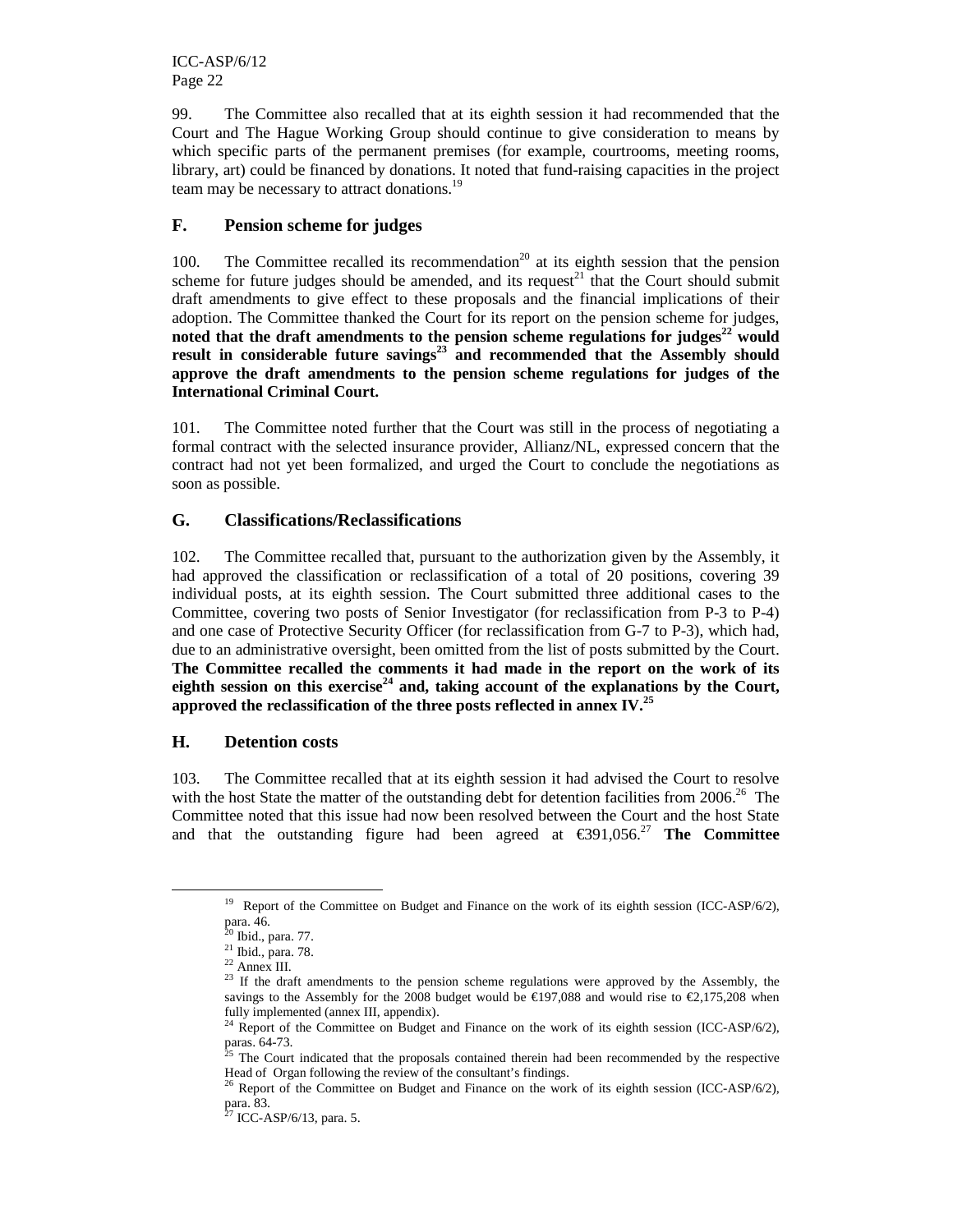#### **recommended that the Assembly should approve the payment of this amount from the 2007 budget.**

104. The Committee noted that the Court and the host State had now reached agreement on further detention costs on the basis of the Court renting six cells but was concerned that this agreement had not yet been formalized**. The Committee therefore recommended that the agreement should be formalized at the earliest opportunity and certainly before the commencement of the next financial period.** 

#### **I. Other matters**

#### **1. Future meetings**

105. The Committee decided, tentatively, to hold its tenth session in The Hague, from 21 to 25 April 2008, and its eleventh session from 15 to 23 September 2008 in The Hague.

#### **2. Timeliness of documentation**

106. The Committee welcomed the improvements by the Court in submitting documentation before the beginning of the session, but noted that further efforts were still required by the Court so as to comply with prior requests by the Committee<sup>28</sup> to have all reports and papers submitted in a timely and orderly manner so that Committee members have at least three weeks to examine the documentation before the beginning of the sessions.

<sup>28</sup>Ibid., paras. 9-11.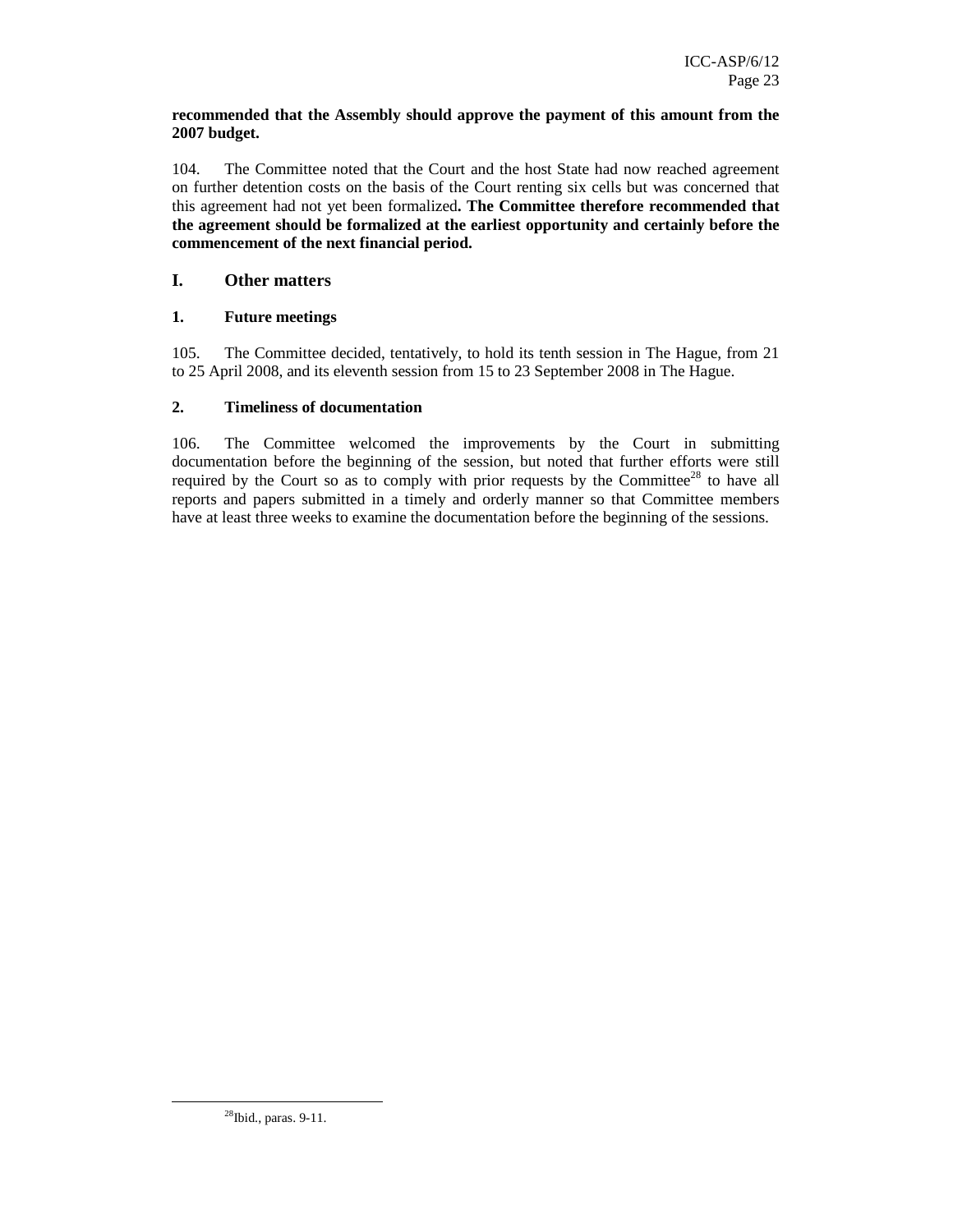# **Annex I**

# **List of documents**

# **Committee on Budget and Finance**

| ICC-ASP/6/INF.1             | Report on the principles and criteria for the determination of<br>indigence for the purposes of legal aid (pursuant to paragraph<br>116 of the Report of the Committee on Budget and Finance of<br>13 August 2004) |
|-----------------------------|--------------------------------------------------------------------------------------------------------------------------------------------------------------------------------------------------------------------|
| $ICC-ASP/6/1$               | Provisional agenda                                                                                                                                                                                                 |
| $ICC-ASP/6/2$               | Report of the Committee on Budget and Finance on the work of<br>its eighth session                                                                                                                                 |
| $ICC-ASP/6/3$               | Report on programme performance of the International<br>Criminal Court for the year 2006                                                                                                                           |
| $ICC-ASP/6/4$               | Report on the operation of the Court's legal aid system and<br>proposals for its amendment                                                                                                                         |
| $ICC-ASP/6/5$               | Financial statements for the period 1 January to 31 December<br>2006                                                                                                                                               |
| $ICC-ASP/6/6$               | Trust Fund for Victims financial statements for the period 1<br>January to 31 December 2006                                                                                                                        |
| $ICC-ASP/6/7$               | Report of the Office of Internal Audit                                                                                                                                                                             |
| $ICC-ASP/6/8$               | Proposed Programme Budget for 2008 of the International<br>Criminal Court                                                                                                                                          |
| $ICC-ASP/6/8/Corr.1$        | Proposed Programme Budget for 2008 of the International<br>Criminal Court - Corrigendum                                                                                                                            |
| $ICC-ASP/6/10$              | Report on budget performance of the International Criminal<br>Court as at 31 July 2007                                                                                                                             |
| $ICC-ASP/6/CBF.2/L.1$       | Provisional agenda                                                                                                                                                                                                 |
| $ICC-ASP/6/CBF.2/L.2/Rev.1$ | Annotated list of items included in the provisional agenda                                                                                                                                                         |
| $ICC-ASP/6/CBF.2/1$         | Report on detention costs                                                                                                                                                                                          |
| $ICC-ASP/6/CBF.2/2$         | Report on internal audit monitoring                                                                                                                                                                                |
| $ICC-ASP/6/CBF.2/3$         | Report on monitoring the Court's implementation of external<br>audit recommendations                                                                                                                               |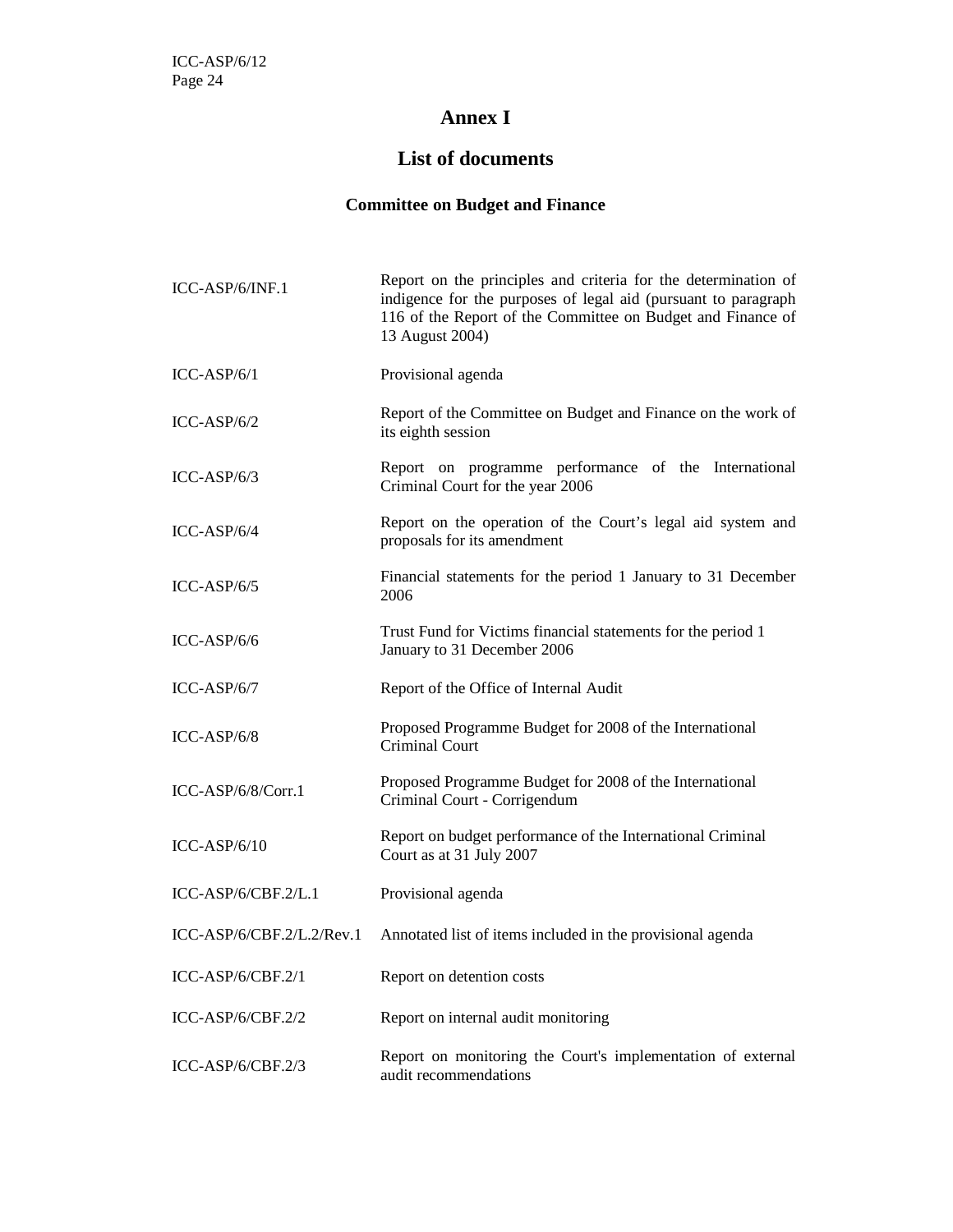ICC-ASP/6/CBF.2/4 Reclassification of posts - Three additional cases as an amendment to the approval of reclassifications by the Committee on Budget and Finance ICC-ASP/6/CBF.2/5 Report on the pension scheme for judges ICC-ASP/6/CBF.2/6 Report on the future permanent premises of the International Criminal Court - Report on certain financing options ICC-ASP/6/CBF.2/7 Report on budget performance of the International Criminal Court as at 31 July 2007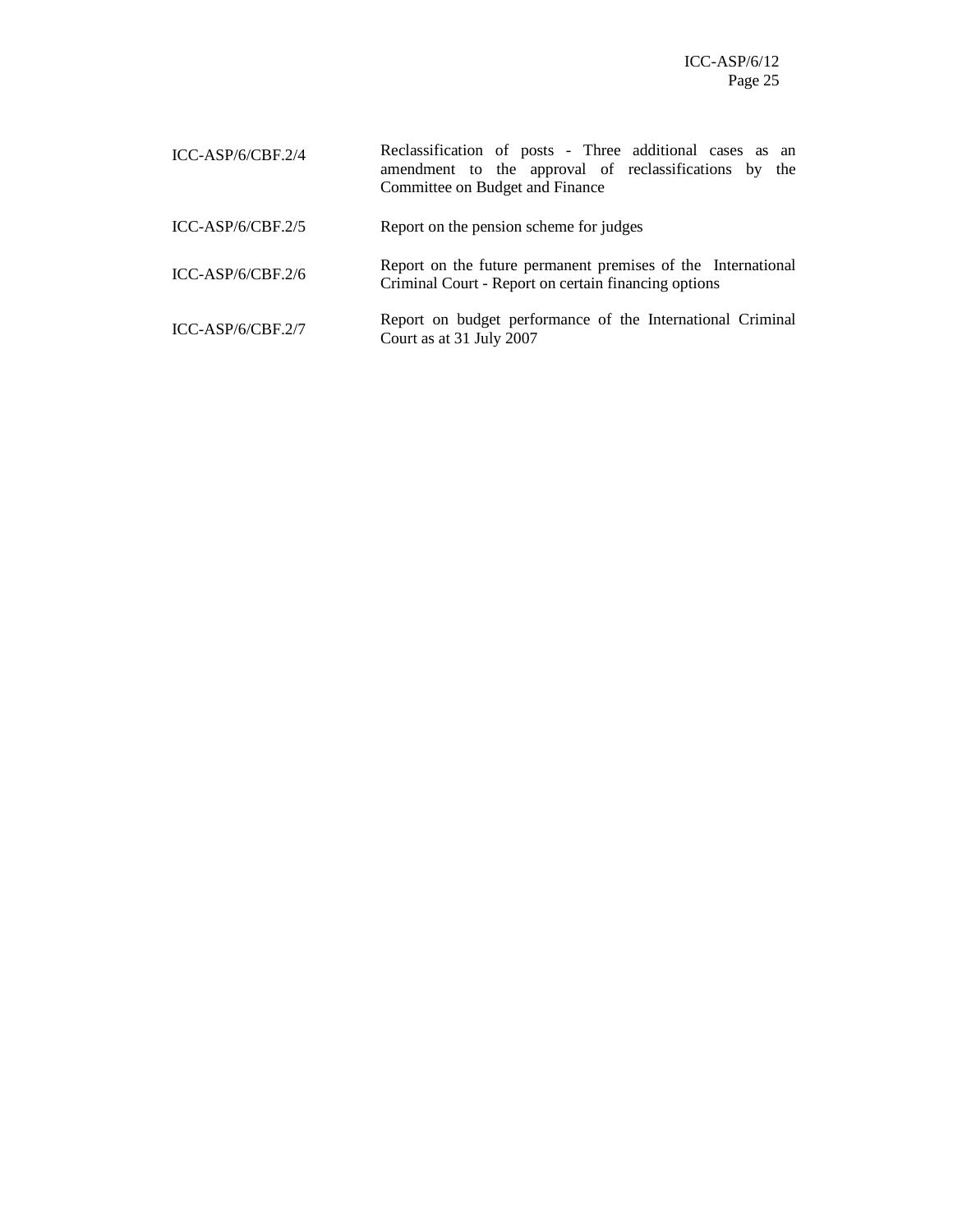|                |                               | <b>Prior Year</b>    | <b>Prior Year</b> | <b>Prior Year</b>    | 2007          | 2007          | 2007          | <b>Total</b>  |
|----------------|-------------------------------|----------------------|-------------------|----------------------|---------------|---------------|---------------|---------------|
|                | <b>States Parties</b>         | Assessed             | <b>Receipts</b>   | Outstanding          | Assessed      | Contributions | Outstanding   | Outstanding   |
|                |                               | <b>Contributions</b> |                   | <b>Contributions</b> | Contributions | Receipt       | Contributions | Contributions |
| $\mathbf{1}$   | Afghanistan                   | 8,465                | 6,033             | 2,432                | 1,696         | ÷,            | 1,696         | 4,128         |
| $\overline{c}$ | Albania                       | 21,432               | 21,432            |                      | 10,178        | 10,178        |               |               |
| 3              | Andorra                       | 22,870               | 22,870            |                      | 13,570        | 13,570        |               |               |
| $\overline{4}$ | Antigua and                   | 13,474               | 13,474            |                      | 3,393         | 3,393         |               |               |
| 5              | Barbuda<br>Argentina          | 4,528,844            | 2,552,687         | 1,976,157            | 551,293       | ÷,            | 551,293       | 2,527,450     |
| 6              | Australia                     | 7,501,930            | 7,501,930         |                      | 3,031,263     | 3,031,263     |               |               |
| 7              | Austria                       | 4,090,537            | 4,090,537         |                      | 1,504,605     | 1,504,605     |               |               |
| 8              | <b>Barbados</b>               | 44,240               | 44,240            |                      | 15,267        | 3,449         | 11,818        | 11,818        |
| 9              | Belgium                       | 5,060,006            | 5,060,006         |                      | 1,869,307     | 1,869,307     |               |               |
| 10             | Belize                        | 4,697                | 4,697             |                      | 1,696         | 1,696         |               |               |
| 11             | Benin                         | 9,395                | 9,395             |                      | 1,696         | 1,696         |               |               |
| 12             | Bolivia                       | 41,658               | 5,958             | 35,700               | 10,178        |               | 10,178        | 45,878        |
| 13             | Bosnia &                      | 14,710               | 14,710            | ÷                    | 10,178        | 10,178        |               |               |
|                | Herzegovina                   |                      |                   |                      |               |               |               |               |
| 14             | Botswana                      | 55,134               | 55,134            |                      | 23,748        | 23,748        |               |               |
| 15             | <b>Brazil</b>                 | 7,642,736            | 5,207,107         | 2,435,629            | 1,485,946     | ÷,            | 1,485,946     | 3.921.575     |
| 16             | Bulgaria                      | 77,383               | 77,383            | ÷.                   | 33,926        | 33,926        |               |               |
| 17             | Burkina Faso                  | 7,061                | 7,061             |                      | 3,393         | 3,393         |               |               |
| 18             | Burundi                       | 3,074                | 217               | 2,857                | 1,696         |               | 1,696         | 4,553         |
| 19             | Cambodia                      | 9,395                | 9,395             |                      | 1,696         | 204           | 1,492         | 1,492         |
| 20             | Canada                        | 13,059,533           | 13,059,533        |                      | 5,049,843     | 5,049,843     |               |               |
| 21             | Central African<br>Republic   | 4,697                | 1,841             | 2,856                | 1,696         |               | 1,696         | 4,552         |
| 22             | Chad                          |                      |                   | ×,                   | 1,696         |               | 1,696         | 1,696         |
| 23             | Colombia                      | 738,214              | 738,214           |                      | 178,110       | 178,110       |               |               |
| 24             | Comoros                       | 267                  |                   | 267                  | 1,696         |               | 1,696         | 1,963         |
| 25             | Congo                         | 3,440                | 126               | 3,314                | 1,696         |               | 1,696         | 5,010         |
| 26             | Costa Rica                    | 134,743              | 134,743           |                      | 54,281        | 29,393        | 24,888        | 24,888        |
| 27             | Croatia                       | 175,039              | 175,039           |                      | 84,814        | 84,814        |               |               |
| 28             | Cyprus                        | 182,579              | 182,579           |                      | 74,637        | 74,637        |               |               |
| 29             | Democratic<br>Republic of the | 14,710               | 2,917             | 11,793               | 5,089         |               | 5,089         | 16,882        |
| 30             | Congo<br>Denmark              | 3,392,830            | 3,392,830         |                      | 1,253,555     | 1,253,555     |               |               |
| 31             | Djibouti                      | 4,501                | 3,222             | 1,279                | 1,696         |               | 1,696         | 2,975         |
| 32             | Dominica                      | 4,697                | 3,304             | 1,393                | 1,696         |               | 1,696         | 3,089         |
| 33             | Dominican                     | 76,138               |                   | 76,138               | 40,711        |               | 40,711        | 116,849       |
| 34             | Republic<br>Ecuador           | 92,958               | 92,958            |                      | 35,622        | 35,622        |               |               |
| 35             | Estonia                       | 55,134               | 55,134            |                      | 27,141        | 27,141        |               |               |
| 36             | Fiji                          | 18,790               | 18,790            |                      | 5,089         | 603           | 4,486         | 4,486         |
| 37             | Finland                       | 2,497,545            | 2,497,545         |                      | 956,705       | 956,705       |               |               |
| 38             | France                        | 28,602,566           | 28,602,566        |                      | 10,688,296    | 10,688,296    |               |               |
| 39             | Gabon                         | 45,364               | 28,458            | 16,906               | 13,570        |               | 13,570        | 30,476        |
| 40             | Gambia                        | 4,697                | 3,418             | 1,279                | 1,696         |               | 1,696         | 2,975         |
| 41             | Georgia                       | 12,429               | 12,429            |                      | 5,089         | 2,954         | 2,135         | 2,135         |
| 42             | Germany                       | 41,384,792           | 41,384,792        |                      | 14,549,042    | 14,549,042    |               |               |

43 Ghana 19,407 19,407 - 6,785 6,785 - -

# **Annex II Status of contributions as at 17 September 2007**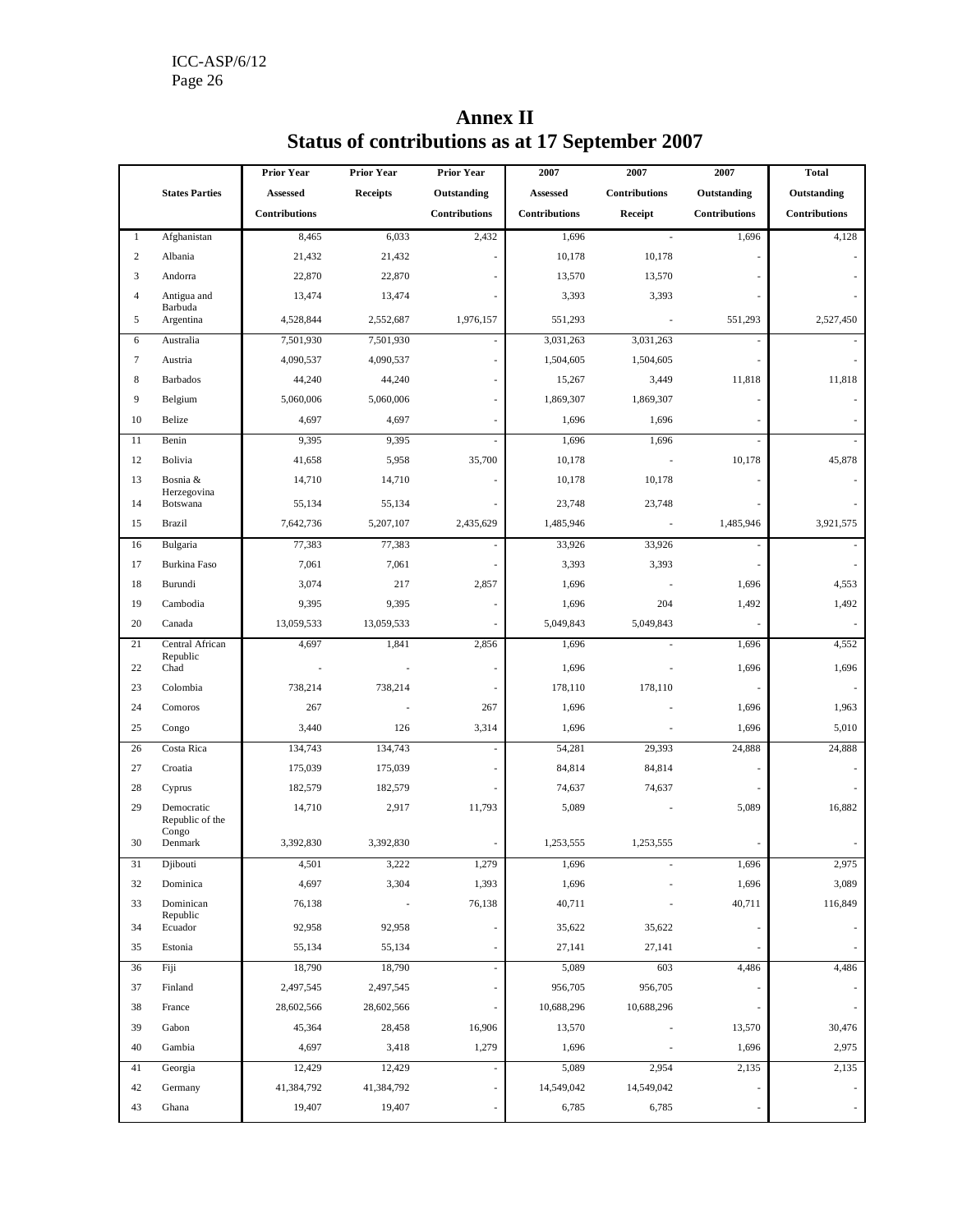|        |                          | <b>Prior Year</b>    | <b>Prior Year</b> | <b>Prior Year</b> | 2007            | 2007          | 2007                     | <b>Total</b>             |
|--------|--------------------------|----------------------|-------------------|-------------------|-----------------|---------------|--------------------------|--------------------------|
|        | <b>States Parties</b>    | Assessed             | <b>Receipts</b>   | Outstanding       | <b>Assessed</b> | Contributions | Outstanding              | Outstanding              |
|        |                          | <b>Contributions</b> |                   | Contributions     | Contributions   | Receipt       | Contributions            | <b>Contributions</b>     |
| 44     | Greece                   | 2,495,811            | 2,495,811         |                   | 1,010,986       | 165,931       | 845,055                  | 845,055                  |
| 45     | Guinea                   | 13,386               | 1,147             | 12,239            | 1,696           |               | 1,696                    | 13,935                   |
| 46     | Guyana                   | 3,074                | 1,744             | 1,330             | 1,696           |               | 1,696                    | 3,026                    |
| 47     | Honduras                 | 23,329               | 10,355            | 12,974            | 8,481           |               | 8,481                    | 21,455                   |
| 48     | Hungary                  | 588,324              | 588,324           |                   | 413,894         | 413,894       |                          |                          |
| 49     | Iceland                  | 159,093              | 159,093           |                   | 62,763          | 62,763        |                          |                          |
| 50     | Ireland                  | 1,609,962            | 1,609,962         |                   | 754,847         | 754,847       |                          |                          |
| 51     | Italy                    | 23,064,027           | 23,064,027        |                   | 8,615,435       | 4,189,541     | 4,425,894                | 4,425,894                |
| 52     | Jordan                   | 49,818               | 49,818            |                   | 20,355          | 20,355        |                          |                          |
| 53     | Kenya                    | 21,652               | 21,652            |                   | 16,963          | 16,963        |                          |                          |
| 54     | Latvia                   | 67,372               | 67,372            |                   | 30,533          | 30,533        |                          |                          |
| 55     | Lesotho                  | 4,697                | 4,697             |                   | 1,696           | 1,696         |                          |                          |
| 56     | Liberia                  | 3,074                | 57                | 3,017             | 1,696           | ä,            | 1,696                    | 4,713                    |
| 57     | Liechtenstein            | 24,105               | 24,105            |                   | 16,963          | 16,963        |                          |                          |
| 58     | Lithuania                | 101,163              | 101,163           |                   | 52,585          | 1,954         | 50,631                   | 50,631                   |
| 59     | Luxembourg               | 363,553              | 363,553           |                   | 144,184         | 144,184       |                          |                          |
| 60     | Malawi                   | 5,078                | 264               | 4,814             | 1,696           |               | 1,696                    | 6,510                    |
| 61     | Mali                     | 9,395                | 6,963             | 2,432             | 1,696           |               | 1,696                    | 4,128                    |
| 62     | Malta                    | 63,431               | 63,431            |                   | 28,837          | 28,837        |                          |                          |
| 63     | Marshall Islands         | 4,697                | 1,730             | 2,967             | 1,696           |               | 1,696                    | 4,663                    |
| 64     | Mauritius                | 51,671               | 51,671            |                   | 18,659          | 18,659        |                          |                          |
| 65     | Mexico                   | 3,011,352            | 3,011,352         |                   | 3,828,517       | 1,814,326     | 2,014,191                | 2,014,191                |
| 66     | Mongolia                 | 4,697                | 4,697             |                   | 1,696           | 1,696         | $\sim$                   |                          |
| 67     | Montenegro               | 933                  | 933               |                   | 1,696           | 1,696         |                          |                          |
| 68     | Namibia                  | 28,802               | 28,802            |                   | 10,178          | 738           | 9,440                    | 9,440                    |
| 69     | Nauru                    | 4,697                | 2,030             | 2,667             | 1,696           |               | 1,696                    | 4,363                    |
| 70     | Netherlands              | 7,970,305            | 7,970,305         |                   | 3,177,143       | 2,527,091     | 650,052                  | 650,052                  |
| 71     | New Zealand              | 1,050,797            | 1,050,797         |                   | 434,249         | 434,249       | $\overline{\phantom{a}}$ |                          |
| $72\,$ | Niger                    | 4,697                | 300               | 4,397             | 1,696           |               | 1,696                    | 6,093                    |
| 73     | Nigeria                  | 211,453              | 188,838           | 22,615            | 81,422          |               | 81,422                   | 104,037                  |
| 74     | Norway                   | 3,170,089            | 3,170,089         |                   | 1,326,495       | 1,326,495     |                          |                          |
| 75     | Panama                   | 88,633               | 84,377            | 4,256             | 39,015          |               | 39,015                   | 43,271                   |
| 76     | Paraguay                 | 58,840               | 58,840            |                   | 8,481           | 5,758         | 2,723                    | 2,723                    |
| 77     | Peru                     | 448,382              | 301,418           | 146,964           | 132,310         |               | 132,310                  | 279,274                  |
| 78     | Poland                   | 2,104,866            | 2,104,866         |                   | 849,839         | 849,839       |                          |                          |
| 79     | Portugal                 | 2,203,464            | 2,203,464         |                   | 893,943         | 893,943       |                          |                          |
| 80     | Republic of<br>Korea     | 8,106,325            | 8,106,325         |                   | 3,686,029       | 3,686,029     |                          |                          |
| 81     | Romania                  | 280,767              | 280,767           |                   | 118,740         | 118,740       | ÷,                       |                          |
| 82     | Saint Kitts and<br>Nevis | 267                  | 267               |                   | 1,696           | 1,696         |                          |                          |
| 83     | Saint Vincent<br>and the | 4,501                | 1,535             | 2,966             | 1,696           |               | 1,696                    | 4,662                    |
| 84     | Grenadines<br>Samoa      | 4,579                | 4,579             |                   | 1,696           | 1,696         |                          |                          |
| 85     | San Marino               | 13,473               | 13,473            |                   | 5,089           | 5,089         |                          | $\overline{\phantom{a}}$ |
| 86     | Senegal                  | 23,487               | 23,487            |                   | 6,785           | 194           | 6,591                    | 6,591                    |
| 87     | Serbia                   | 89,869               | 89,869            |                   | 35,622          | 35,622        |                          | $\overline{\phantom{a}}$ |
| 88     | Sierra Leone             | 4,697                | 2,262             | 2,435             | 1,696           |               | 1,696                    | 4,131                    |
| 89     | Slovakia                 | 234,623              | 234,623           |                   | 106,866         | 106,866       |                          | $\sim$                   |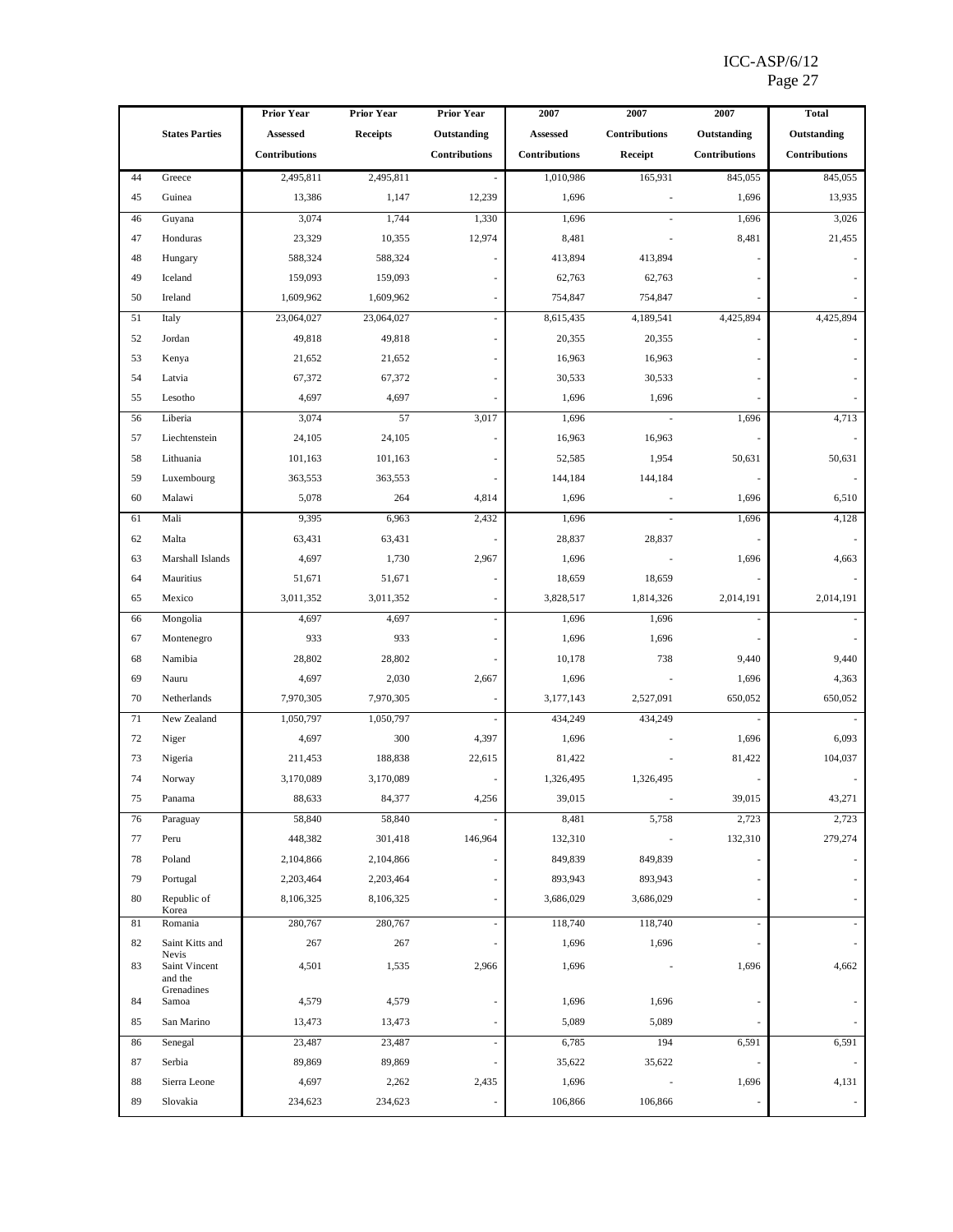#### ICC-ASP/6/12 Page 28

|     |                                             | <b>Prior Year</b>    | <b>Prior Year</b> | <b>Prior Year</b>    | 2007                 | 2007          | 2007                 | <b>Total</b>         |
|-----|---------------------------------------------|----------------------|-------------------|----------------------|----------------------|---------------|----------------------|----------------------|
|     | <b>States Parties</b>                       | <b>Assessed</b>      | <b>Receipts</b>   | Outstanding          | <b>Assessed</b>      | Contributions | Outstanding          | Outstanding          |
|     |                                             | <b>Contributions</b> |                   | <b>Contributions</b> | <b>Contributions</b> | Receipt       | <b>Contributions</b> | <b>Contributions</b> |
| 90  | Slovenia                                    | 384,568              | 384.568           |                      | 162,843              | 8.081         | 154,762              | 154,762              |
| 91  | South Africa                                | 1,443,784            | 1,443,784         |                      | 491,923              | 491,923       |                      |                      |
| 92  | Spain                                       | 11,839,860           | 11,839,860        |                      | 5,034,576            | 770,105       | 4,264,471            | 4,264,471            |
| 93  | Sweden                                      | 4,707,065            | 4,707,065         |                      | 1,816,722            | 1,816,722     |                      | $\sim$               |
| 94  | Switzerland                                 | 5,670,350            | 5,670,350         |                      | 2,062,683            | 2,062,683     |                      | $\sim$               |
| 95  | Tajikistan                                  | 4,697                | 3,770             | 927                  | 1,696                |               | 1,696                | 2,623                |
| 96  | The Former<br>Yugoslav Rep. of<br>Macedonia | 28,184               | 27,034            | 1,150                | 8,481                |               | 8,481                | 9,631                |
| 97  | Timor-Leste                                 | 4,579                | 4,579             |                      | 1,696                | 1,696         | ٠                    | $\sim$               |
| 98  | Trinidad and<br>Tobago                      | 99,635               | 99,635            |                      | 45,800               | 45,800        |                      | $\sim$               |
| 99  | Uganda                                      | 27,566               | 27,566            |                      | 5,089                | 1.161         | 3,928                | 3,928                |
| 100 | United Kingdom                              | 28,422,573           | 28,422,573        |                      | 11,266,730           | 11,266,730    | ٠                    | $\sim$               |
| 101 | <b>United Republic</b><br>of Tanzania       | 26,632               | 26,632            |                      | 10,178               | 10,179        |                      | $\sim$               |
| 102 | Uruguay                                     | 245,404              | 186,611           | 58,793               | 45,800               |               | 45,800               | 104,593              |
| 103 | Venezuela                                   | 826,431              | 826,431           |                      | 339,257              | 104,388       | 234,869              | 234,869              |
| 104 | Zambia                                      | 9,001                | 6,991             | 2,010                | 1,696                |               | 1,696                | 3,706                |
|     |                                             | 231, 273, 746        | 226,416,792       | 4,856,954            | 88,871,800           | 73,706,457    | 15,165,343           | 20,022,297           |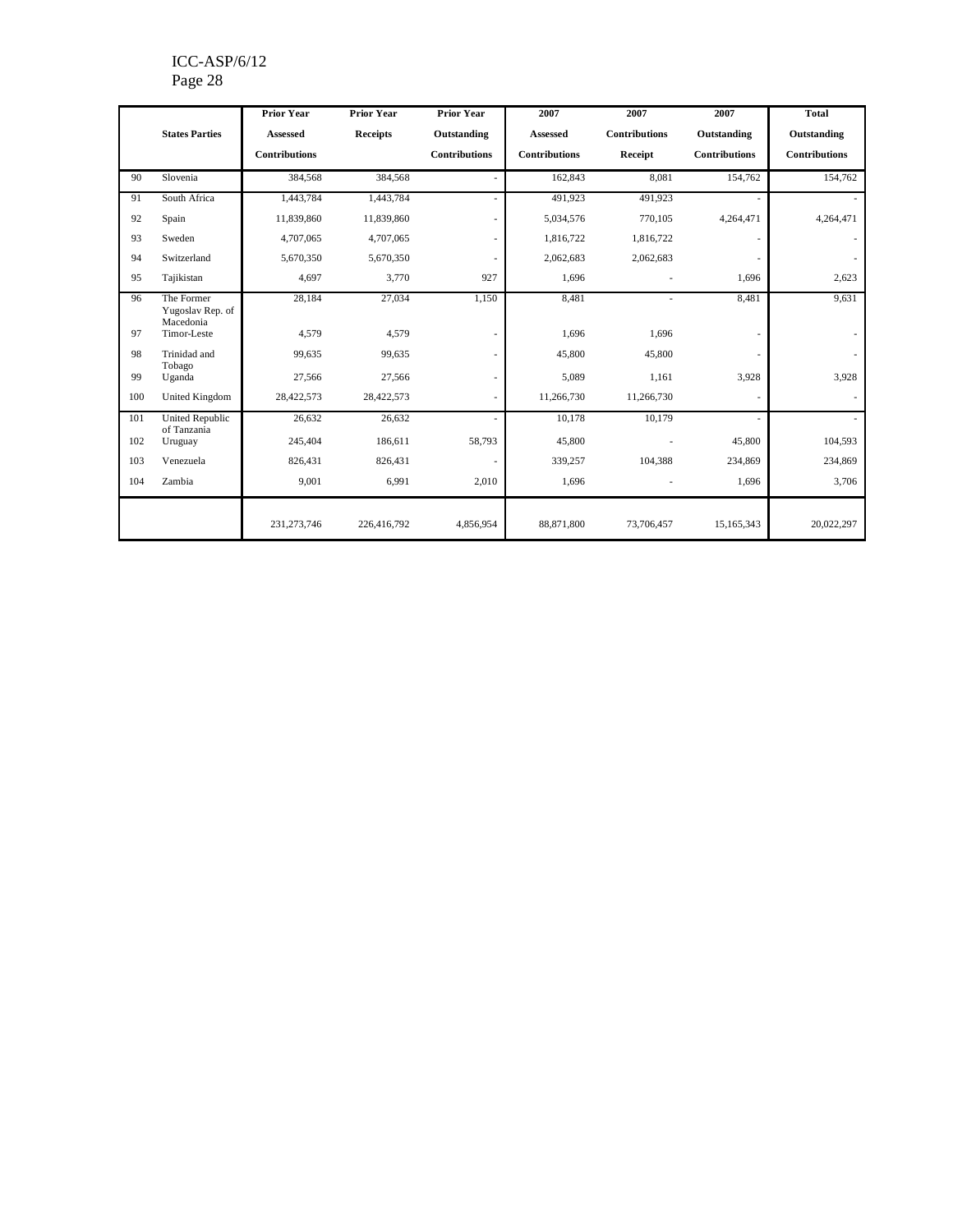## **Annex III**

## **Draft amendments to the pension scheme regulations for judges of the International Criminal Court**

#### **Article I Retirement pension**

1. A judge who has ceased to hold office and who has reached the age of **sixty-two (62)** shall be entitled during the remainder of his or her life, subject to paragraph 6 below, to a retirement pension payable monthly, provided that he or she has not been required to relinquish his or her appointment for reasons other than the state of his or her health.

2. The amount of the retirement pension shall be determined as follows:

For each year of service, the amount of the annual pension shall be **1/72nd (one seventy-second)** of the annual salary.

3. No additional pension shall be paid if the judge has completed more than a full nine-year term.

4. A judge who ceases to hold office before attaining the age of **sixty-two (62)** and who would be entitled to a retirement pension when he or she reaches that age may elect to receive a pension from any date after the date on which he or she ceases to hold office. Should he or she so elect, the amount of such pension shall be that amount which has the same actuarial value as the retirement pension that would have been paid to him or her at the age of **sixty-two (62)**.

5. No retirement pension shall be payable to a former judge who has been re-elected to office until he or she again ceases to hold office. At that time, the amount of his or her pension shall be calculated on the basis of his or her total period of service and shall be subject to a reduction equal in actuarial value to the amount of any retirement pension paid to him or her before he or she reached the age of **sixty-two (62).**

#### **Article II Disability pension**

1. A judge found by the Court to be unable to perform his or her duties because of permanent ill health or disability shall be entitled upon leaving office to a disability pension payable monthly.

2. The Court's decision as to whether a judge is unable to perform his or her duties because of permanent ill health or disability shall be based on two medical opinions, one issued by a medical doctor designated by the Court and the other issued by a medical doctor of the judge's choice. In the event that the two opinions differ, a third medical opinion shall be obtained through a medical doctor mutually agreed upon by the Court and the judge.

3. The amount of the disability pension shall be equal to the amount of the retirement pension that would have been payable to the judge concerned had he or she, at the time of leaving office, completed the term for which he or she had been elected.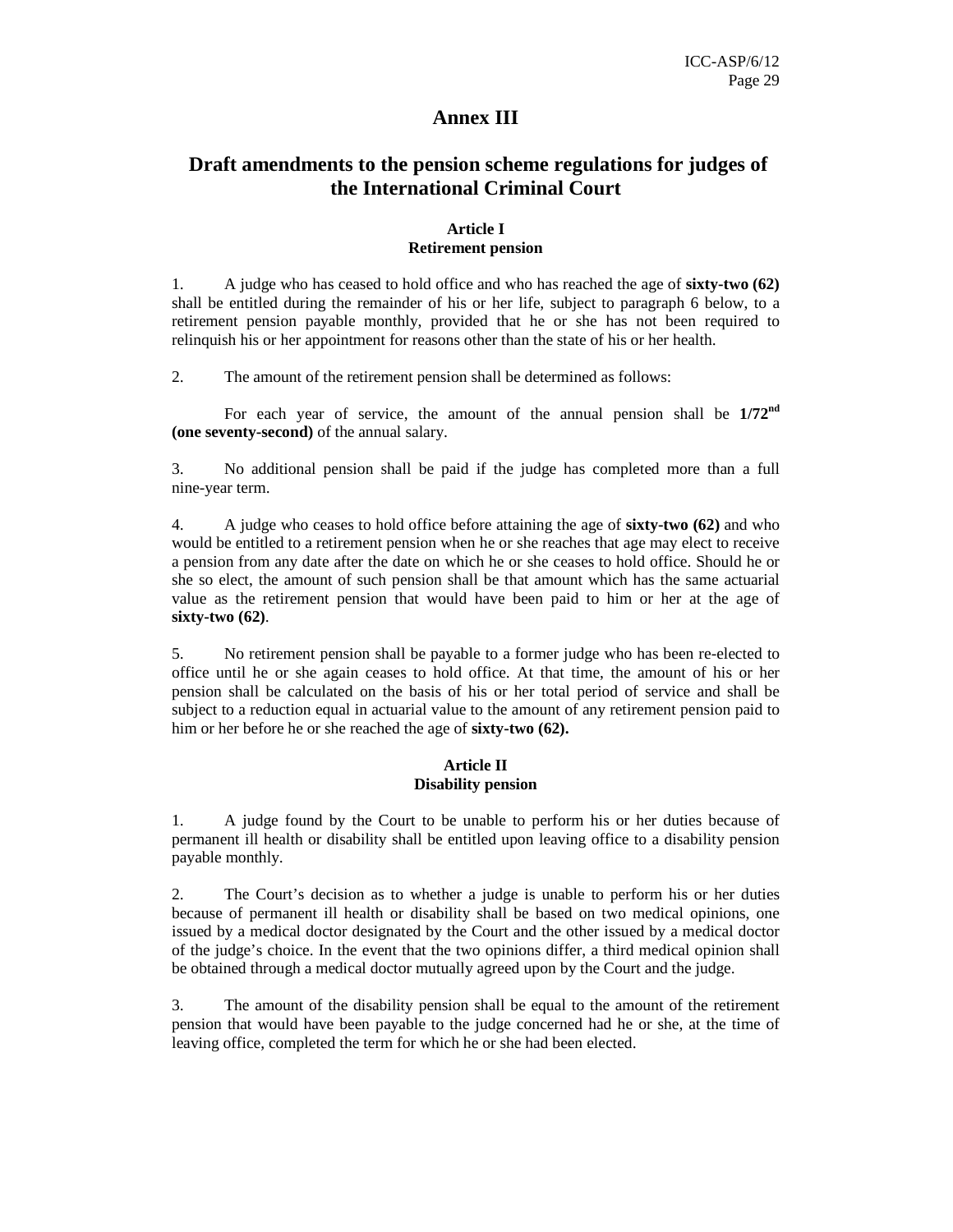#### **Article III Surviving spouse's pension**

1. Upon the death of a married judge who was entitled to a retirement pension, the surviving spouse, provided he or she was the spouse at the date that the former judge's service ended, shall be entitled to a surviving spouse's pension calculated as follows:

- (a) If the judge had not begun, at the date of his or her death, to receive his or her retirement pension, the surviving spouse's pension shall amount to one half of the pension that would have been payable to the judge under article I, paragraph 5, above, had the judge commenced receiving such pension on the date of his or her death, provided that the surviving spouse's pension shall not be less than one twelfth of the annual salary;
- (b) If the judge had begun to receive his or her retirement pension under article I, paragraph 5, above before he or she reached the age of **sixty-two (62)**, the surviving spouse's pension shall amount to one half of the amount of such pension, but shall not be less than one twelfth of the annual salary;
- (c) If the judge had reached the age of **sixty-two (62)** when he or she began to receive his or her retirement pension, the surviving spouse's pension shall amount to one half of the judge's pension, but shall not be less than one sixth of the annual salary.

2. Upon the death of a married judge, his or her surviving spouse shall be entitled to a surviving spouse's pension amounting to one half of the pension which the judge would have received had the judge become entitled to a disability pension at the time of his or her death, provided that the surviving spouse's pension shall not be less than one sixth of the annual salary.

3. Upon the death of a married former judge who was in receipt of a disability pension, the surviving spouse, provided that he or she was the spouse at the date that the former judge's service ended, shall be entitled to a surviving spouse's pension amounting to one half of the pension which the former judge was receiving, provided that the surviving spouse's pension shall not be less than one sixth of the annual salary.

4. Upon remarriage, the surviving spouse's pension shall cease and the surviving spouse shall be granted a lump sum equal to twice the amount of his or her current annual benefit as final settlement.

#### **Article IV Child benefit**

1. Upon the death of a judge or a former judge, his or her natural or legally adopted children shall be entitled, while unmarried and under the age of twenty-one (21), to a benefit calculated as follows:

- (a) Where there is a surviving spouse entitled to a pension under article III above, the annual amount of the child benefit shall be:
	- (i) The equivalent of ten (10) per cent of the retirement pension that the judge was receiving; or,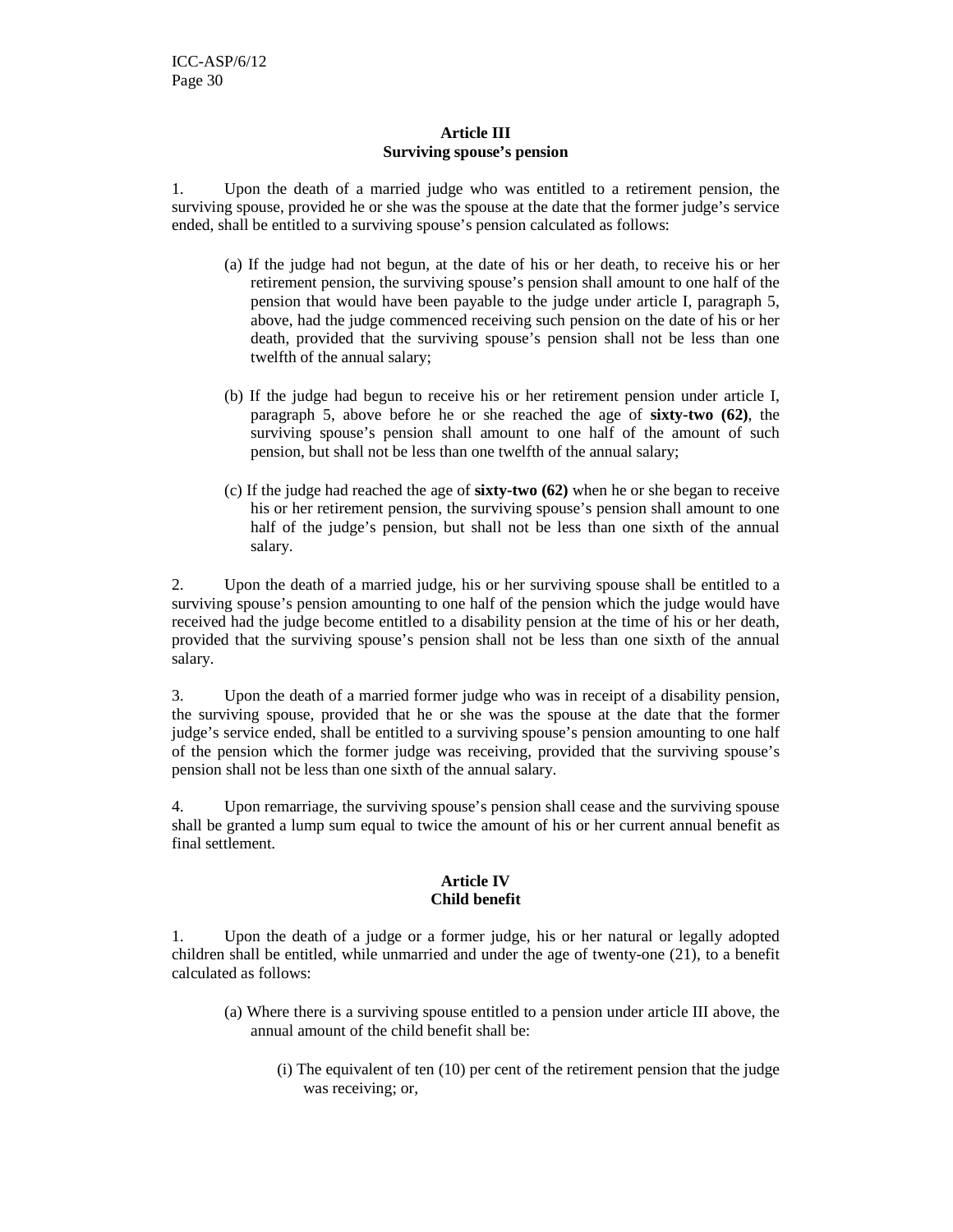- (ii) If the judge had not begun, at the date of his or her death, to receive his or her retirement pension, ten (10) per cent of the pension that would have been payable to him or her under article I, paragraph 5, had he or she commenced to receive such pension at the date of his or her death; or,
- (iii) In the case of the death of a judge in office, ten (10) per cent of the pension that the judge would have received had he or she qualified for a disability pension at the date of his or her death;

Provided, in all cases, that the amount of the child's benefit shall not exceed one thirty-sixth of the annual base salary.

- (b) Where there is no surviving spouse entitled to a pension under article III, or upon the death of the surviving spouse, the total amount of the child benefit payable under subparagraph (a) above shall be increased by the following amount:
	- (i) If there is only one eligible child, by one half of the amount of the pension that was being paid or would have been paid to the surviving spouse;
	- (ii) If there are two or more eligible children, by the amount of the pension that was being paid or would have been paid to the surviving spouse.
- (c) The total child benefit payable under subparagraph (b) above shall be divided equally among all of the eligible children to determine the amount of any one child's benefit; as and when a child ceases to be eligible, the total benefit payable to the remaining children shall be recalculated in accordance with subparagraph (b).

2. The total amount of child benefit, when added to the amount of any surviving spouse's benefit in payment, shall not exceed the pension that the judge or former judge received or would have received had he or she survived.

3. The age limit noted in paragraph 1 above shall be waived if the child is incapacitated by illness or injury, and the benefit shall continue to be paid for as long as the child remains incapacitated.

#### **Article V Miscellaneous provisions**

1. Pensions provided for by the present regulations shall be calculated in terms of the currency in which the Assembly has fixed the remuneration of the judge concerned, namely euros.

2. The pension scheme provided for by these regulations shall be non-contributory and shall be a direct charge to the budget of the Court.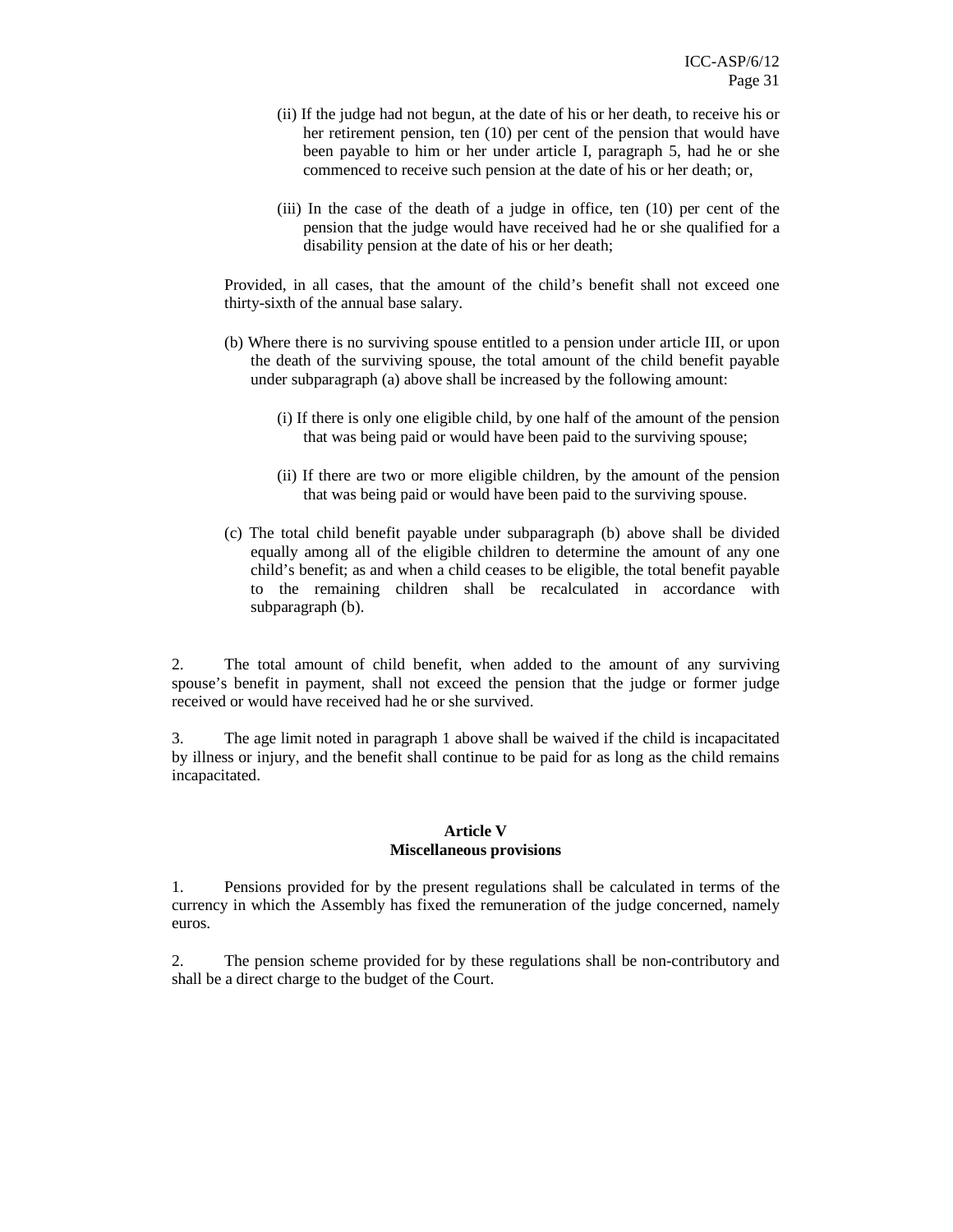# **Appendix**

## **Financial implications of the adoption of the new pension scheme for judges**

As requested by the Committee on Budget and Finance, a comparison of the financial terms of the current and proposed new pension schemes highlights the major differences in table 1 below:

|                                                    | <b>Current scheme</b>            | Proposed ("new") scheme |
|----------------------------------------------------|----------------------------------|-------------------------|
| Retirement age                                     | 60                               | 62                      |
| Eligibility                                        | After 3 years service            | Immediate               |
| Pension benefit calculation                        | $N * PS * 5.5556\%$ <sup>1</sup> | $(N * PS)/72$           |
| Pension benefit after 9 years<br>service           | € 90,000                         | € 22.500                |
| Estimated yearly costs<br>(premiums) for 18 judges | € 3,136,088                      | € 900,000               |

**Table 1: Comparison of pension schemes**

<sup>1</sup> "N" refers to number of years of service and "PS" to pensionable salary.

 $2$  Estimated yearly cost (premiums) after judges vested under the current scheme are replaced by new judges, who will accrue benefits under the proposed new scheme.

The cost savings reflected above would phase in over a number of years until all judges vested under the current scheme have retired, which is expected by 2015. The review of current vs. proposed schemes side by side in table 2 below indicates substantial savings for the Court in the long run.

|      | Total costs <sup>1</sup><br><b>Current scheme</b> | Total costs <sup>2</sup><br><b>Proposed scheme</b> | <b>Variance</b> |
|------|---------------------------------------------------|----------------------------------------------------|-----------------|
|      |                                                   |                                                    |                 |
| 2008 | 3,136,088                                         | 2,939,000                                          | 197,088         |
| 2009 | 3,136,208                                         | 2,226,000                                          | 910,208         |
| 2010 | 3,136,208                                         | 2,186,000                                          | 950,208         |
| 2011 | 3,136,208                                         | 2,161,000                                          | 975,208         |
| 2012 | 3,136,208                                         | 1,359,000                                          | 1,777,208       |
| 2013 | 3,136,208                                         | 995,000                                            | 2,141,208       |
| 2014 | 3,136,208                                         | 854,000                                            | 2,282,208       |
| 2015 | 3,136,208                                         | 931,000                                            | 2,205,208       |
| 2016 | 3,136,208                                         | 893,132                                            | 2,243,076       |
| 2017 | 3,136,208                                         | 844,000                                            | 2,292,208       |
| 2018 | 3,136,208                                         | 889,000                                            | 2,247,208       |
| 2019 | 3,136,208                                         | 961,000                                            | 2,175,208       |

**Table 2: Estimated costs of current vs. proposed pension schemes**

<sup>1</sup> Extrapolated from August 2006 pension cost estimate by Allianz of costs of current judges only. <sup>2</sup> Ernst & Young estimate dated 20 July, 2007 includes replacement judges.

In conclusion, estimated yearly savings after the proposed pension scheme is fully implemented are approximately €2.2 million.